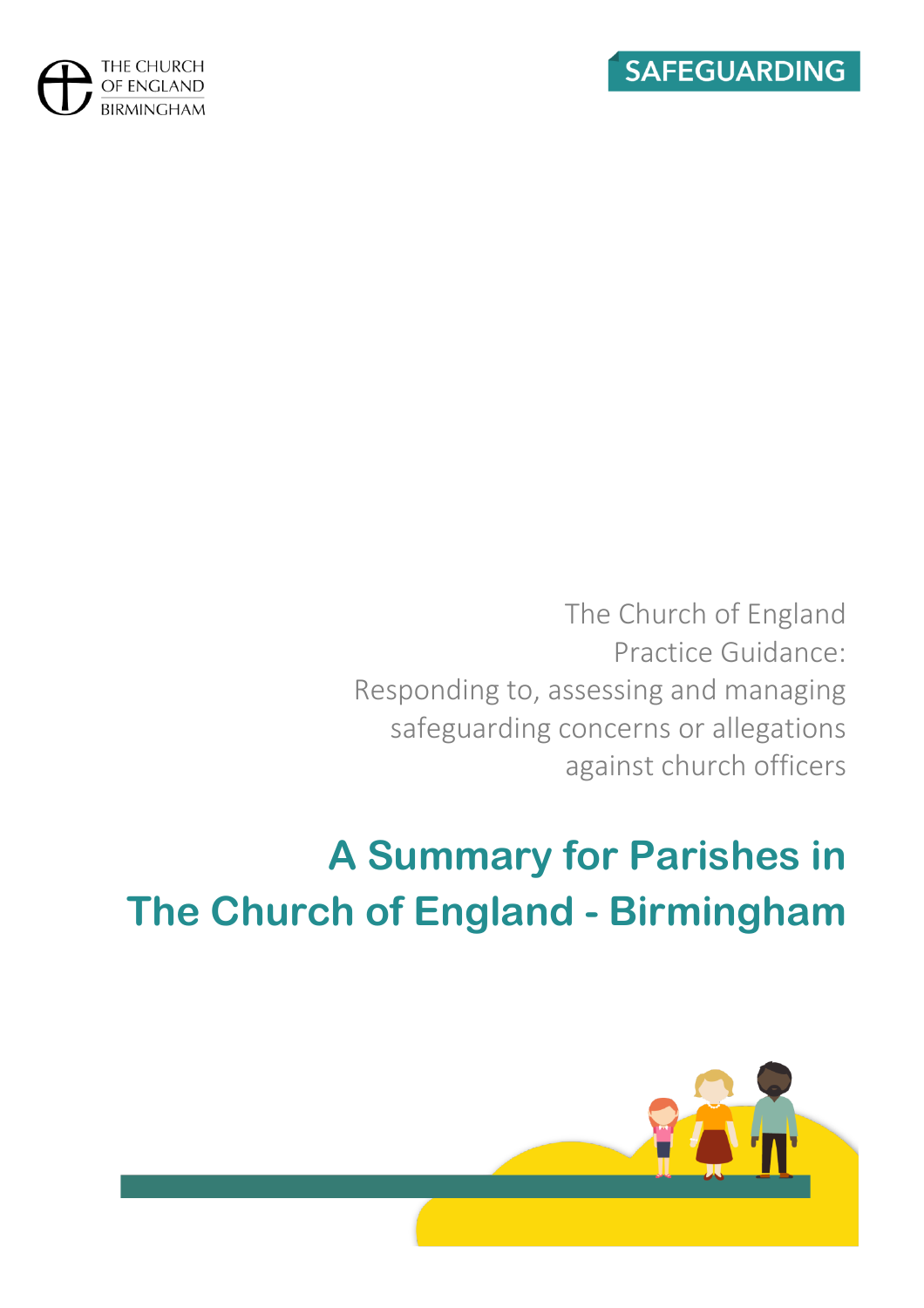

## **Contents**

|                |                                                                                          | page |
|----------------|------------------------------------------------------------------------------------------|------|
| 1              | Introduction                                                                             | 2    |
| $\overline{2}$ | What a parish needs to do                                                                | 4    |
| 3              | Responding to a person raising a<br>safeguarding concern or allegation                   | 5    |
| 4              | Reporting and recording a safeguarding<br>concern or allegation against a church officer | 8    |
| 5              | Referring to the Bishop's Safeguarding Adviser<br>and Statutory Agencies                 | 11   |
| 6              | Informing the respondent                                                                 | 14   |
| 7              | Where there is no consent to share information<br>from an adult with capacity            | 15   |
| 8              | Information Sharing                                                                      | 16   |
| 9              | Retention of safeguarding concerns and allegation records                                | 18   |
|                | 10 Safeguarding and the Seal of Confession                                               | 19   |
|                | 11 A PCC's Duty to Refer to the Disclosure & Barring Service                             | 20   |
|                | 12 Referring serious safeguarding incidents<br>to the Charity Commission                 | 21   |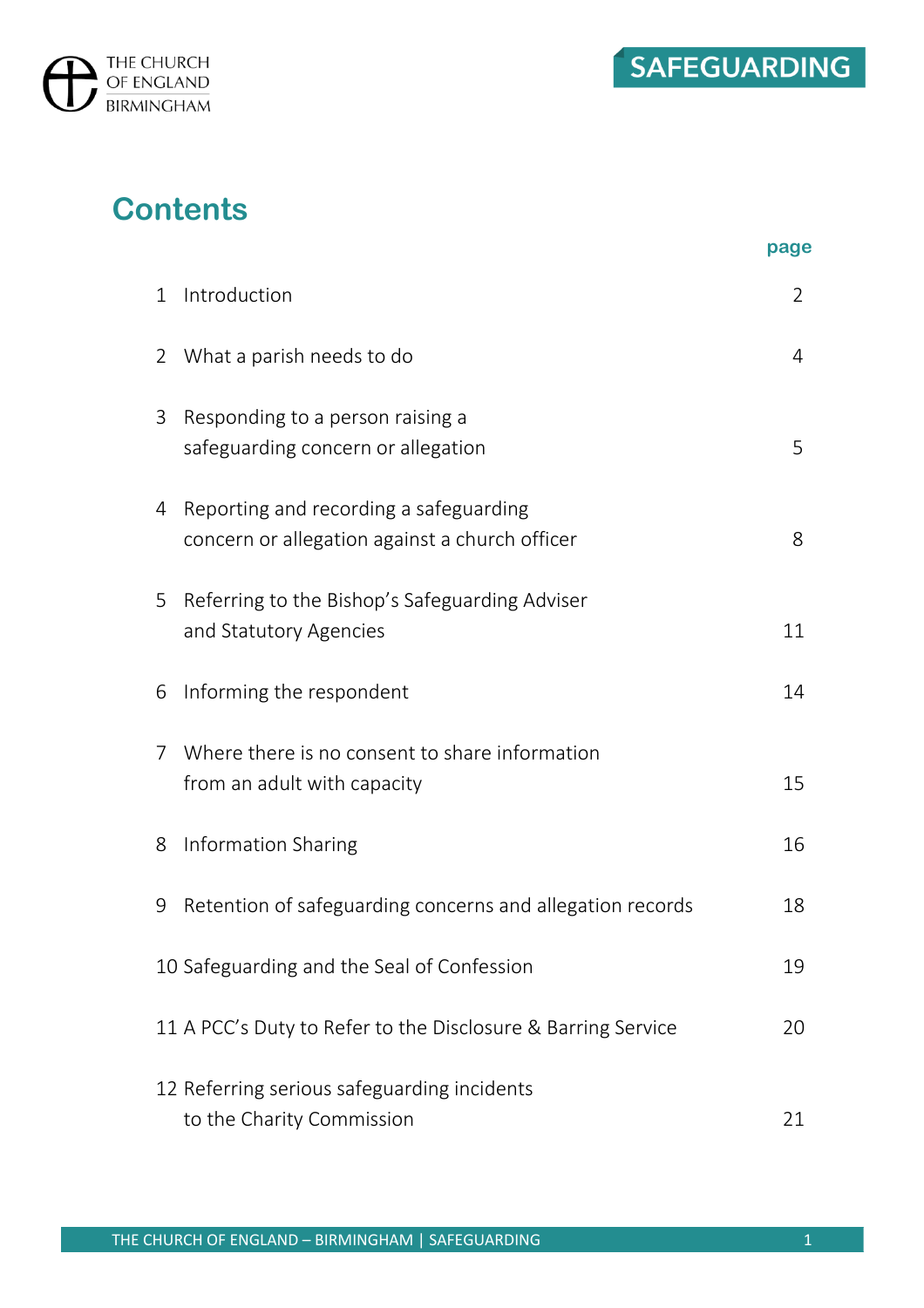

## **1. Introduction**

In October 2017 the Church of England published its practice guidance on Responding to, assessing and managing safeguarding concerns or allegations against church officers. It offers the Church's procedure for dealing with safeguarding concerns or allegations against church officers. It updates and replaces 'Responding to Serious Safeguarding Situations relating to Church Officers Practice Guidance May 2015' and 'Risk Assessment Practice Guidance May 2015', Chapter 7 'Managing Allegations against Church Officers', Chapter 8 'Suspected abusers and known offenders' and 'the model agreement with offender' of Protecting All God's Children 2010. It also updates and replaces parts of Promoting a Safe Church 2006, that relates to concerns or allegations against church officers

## **Who does the guidance apply to?**

#### **Church Bodies**

The practice guidance is mainly for use by the Bishop's Safeguarding Adviser and other diocesan advisers but it also applies to all church bodies - including a PCC.

Under section 5 of the Safeguarding and Clergy Discipline Measure 2016 all PCCs, churchwardens, ordained and lay ministers (that is, anyone who has the authorisation, licence and/or permission of a diocesan bishop to practice ministry. For example, in this diocese, this includes Readers and Commissioned Pastoral Visitors as well as all clergy) must have **due regard<sup>1</sup>** to the House of Bishop's policy.

### **Church Officers.. 2**

.. who have a role with children, young people and/or vulnerable adults and are alleged to have:

- Behaved in a way that has harmed a child, young person and/or vulnerable adult, or may have harmed a child, young person and/or vulnerable adult;
- Possibly committed a criminal offence against or related to a child, young person and/or vulnerable adult;
- Behaved towards a child, young person and/or vulnerable adult in a way that indicates they may pose a risk of harm to children, young people and/or vulnerable adults

Throughout the guidance the person who has been complained against is referred to as the **respondent**

 $1$  A duty to have due regard means that the person under the duty is not free to disregard it but is required to follow such guidance unless there are cogent reasons for not doing so

 $<sup>2</sup>$  A Church Officer is anyone who is appointed or elected to a role on behalf of the church, whether they are</sup> ordained or lay, paid or unpaid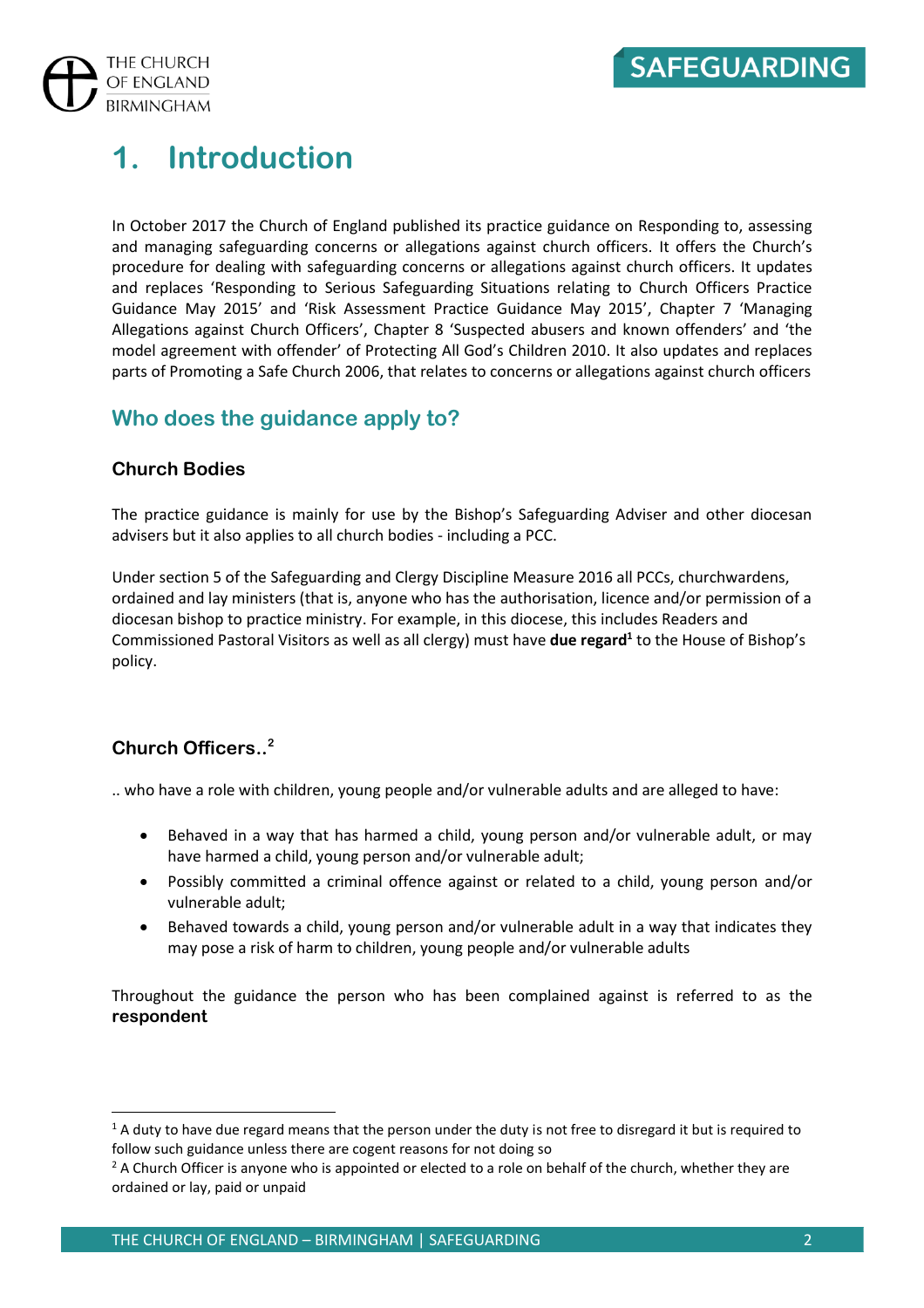

#### **Individuals whose behaviour poses a risk**

The practice guidance also gives details about the risk assessment and management of those that may pose a known risk to children, young people or vulnerable adults within a Christian congregation or community and specifies who may conduct such assessments (e.g. the Bishop's Safeguarding Adviser).

Where people have convictions, which give rise to a safeguarding concern, their position in a congregation or community may need to be carefully and sensitively considered/assessed to decide whether they pose a risk to others and to put in place arrangements to ensure that these risks are mitigated. This may include people:

- convicted of violent or sexual offences against children, young people and/or vulnerable adults.
- convicted of offences linked to domestic violence/abuse
- involved in drug or alcohol addiction
- where there are sound reasons for considering that they might present a risk to others, even though they do not have convictions or cautions

The language used for complainants and those complained against is always a sensitive issue. Throughout the guidance the complainant is referred to as the victim / survivor and the person who has been complained against as the respondent. Both should be regarded as neutral terms that do not imply the innocence or guilt of either party or the accuracy of the complaint.

The following is a summary of the practice guidance most relevant to the local church. The full policy document is available on the [Church of England website](https://www.churchofengland.org/sites/default/files/2017-11/responding-to-assessing-and-managing-concerns-or-allegations-against-church-officers.pdf)

All extracts from the Church of England practice guidance on Responding to, assessing and managing safeguarding concerns or allegations against church officers appear in this font in blue.

#### **A summary of the key points are indicated in green**

Links to further guidance and resources are indicated in grey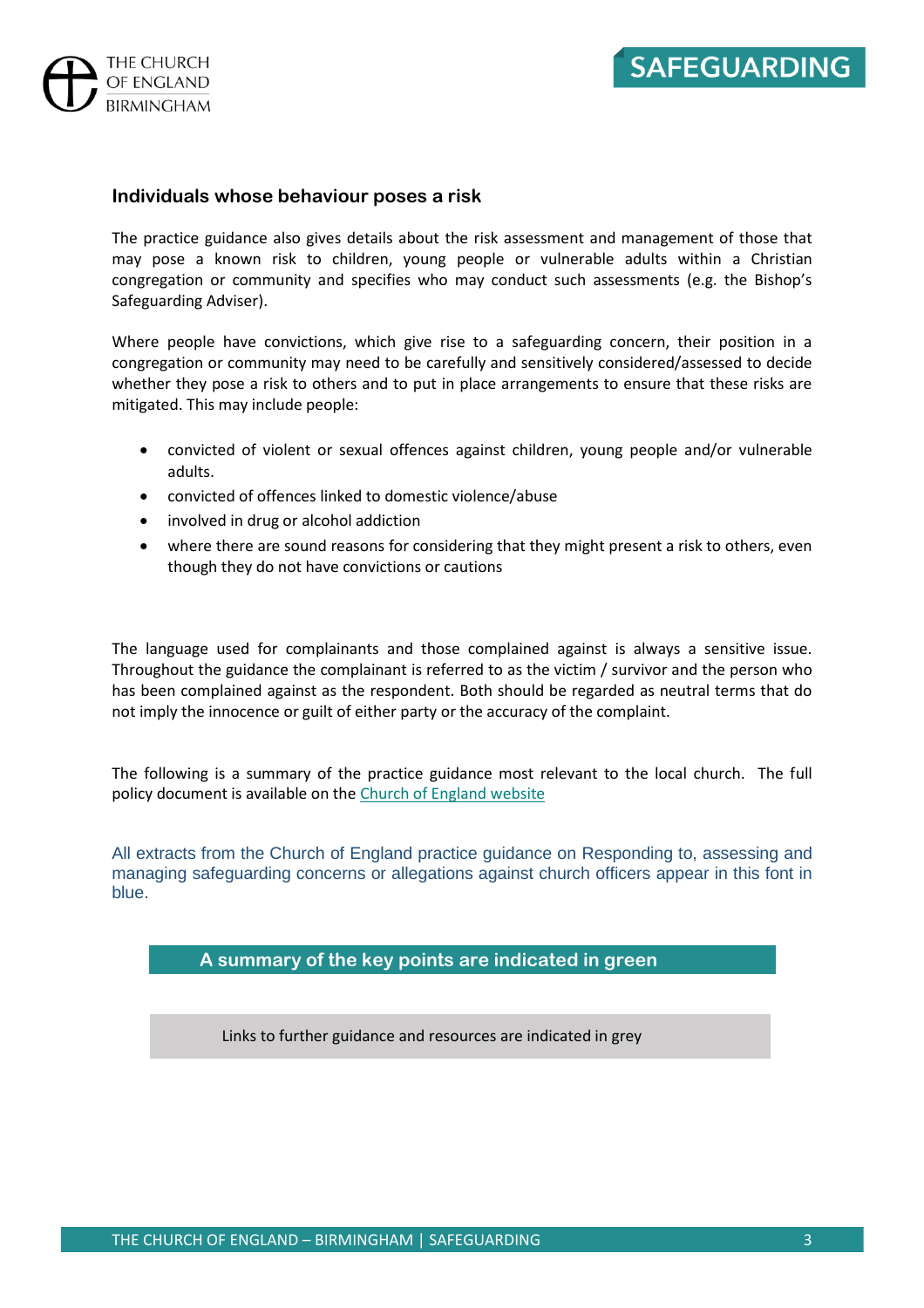

THE CHURCH OF ENGLAND **BIRMINGHAM** 

## **2. What a parish needs to do…**

 $\dots$  when a safeguarding concern or allegation relating to a church officer<sup>3</sup> is received

| If there is immediate<br>danger or anyone<br>requires medical<br>attention call the<br><b>Emergency Services - 999</b>                                                                                                                                                                                                                                                                                                                                                                                                                    | Report to Bishop's<br><b>Safeguarding Adviser (BSA)</b><br>immediately (within 24<br>hours of receiving the<br>concern)                                                                        | Do not delay referring to child or<br>adult social care services where<br>necessary if BSA cannot be<br>contacted immediately - safety is<br>always the priority                                                                                                                                                                                                                                                                                                                                                                                                                                        |  |  |
|-------------------------------------------------------------------------------------------------------------------------------------------------------------------------------------------------------------------------------------------------------------------------------------------------------------------------------------------------------------------------------------------------------------------------------------------------------------------------------------------------------------------------------------------|------------------------------------------------------------------------------------------------------------------------------------------------------------------------------------------------|---------------------------------------------------------------------------------------------------------------------------------------------------------------------------------------------------------------------------------------------------------------------------------------------------------------------------------------------------------------------------------------------------------------------------------------------------------------------------------------------------------------------------------------------------------------------------------------------------------|--|--|
| The concern or allegation will be managed by the Bishop's Safeguarding Adviser. The<br>parish role is to follow the advice of statutory agencies and the diocesan core group.<br>Below is an outline of the procedure that may be followed.                                                                                                                                                                                                                                                                                               |                                                                                                                                                                                                |                                                                                                                                                                                                                                                                                                                                                                                                                                                                                                                                                                                                         |  |  |
| <b>BSA</b> conducts an<br>internal<br>investigation and /<br>$\bullet$<br>or informs statutory<br>agencies (if this has<br>not already been<br>$\bullet$<br>actioned by the local<br>$\bullet$<br>church), as<br>$\bullet$<br>appropriate                                                                                                                                                                                                                                                                                                 | BSA convenes a diocesan core group within 48 hours to consider:<br>allegation has been made)<br>suspending the respondent<br>risk<br>communications strategy<br>interim safeguarding agreement | informing the respondent (church officer against whom the concern or<br>pastoral support for the victim, respondent, their families, local church                                                                                                                                                                                                                                                                                                                                                                                                                                                       |  |  |
| Diocesan core group meets as required<br>during the investigation and then, at its<br>conclusion, to consider, as appropriate:<br>investigation summary report<br>٠<br>initiation of a formal risk<br>$\bullet$<br>assessment<br>initiation of disciplinary<br>$\bullet$<br>proceedings<br>ongoing risk<br>ongoing safeguarding agreement<br>communications strategy<br>ongoing pastoral support<br>During this time the victim is kept<br>informed by a support person and the<br>respondent by a link person appointed<br>by the Bishop | risk involved.<br>role<br>$\bullet$<br>$\bullet$<br>$\bullet$<br>victim                                                                                                                        | Once all investigations and procedures are<br>complete, final outcomes will vary depending on the<br>nature of the concern or allegation and the level of<br>These may include, but are not limited to:<br>respondent returns to their paid or voluntary<br>respondent is dismissed from their paid or<br>voluntary role<br>referral of the respondent to the Disclosure &<br><b>Barring Service for barring</b><br>respondent is allowed to attend a church<br>subject to a safeguarding agreement<br>an apology and/or compensation is given to the<br>a case or lessons learned review is undertaken |  |  |

<sup>&</sup>lt;sup>3</sup> A church officer is anyone appointed or elected to a role on behalf of the church, whether lay or ordained, paid or unpaid.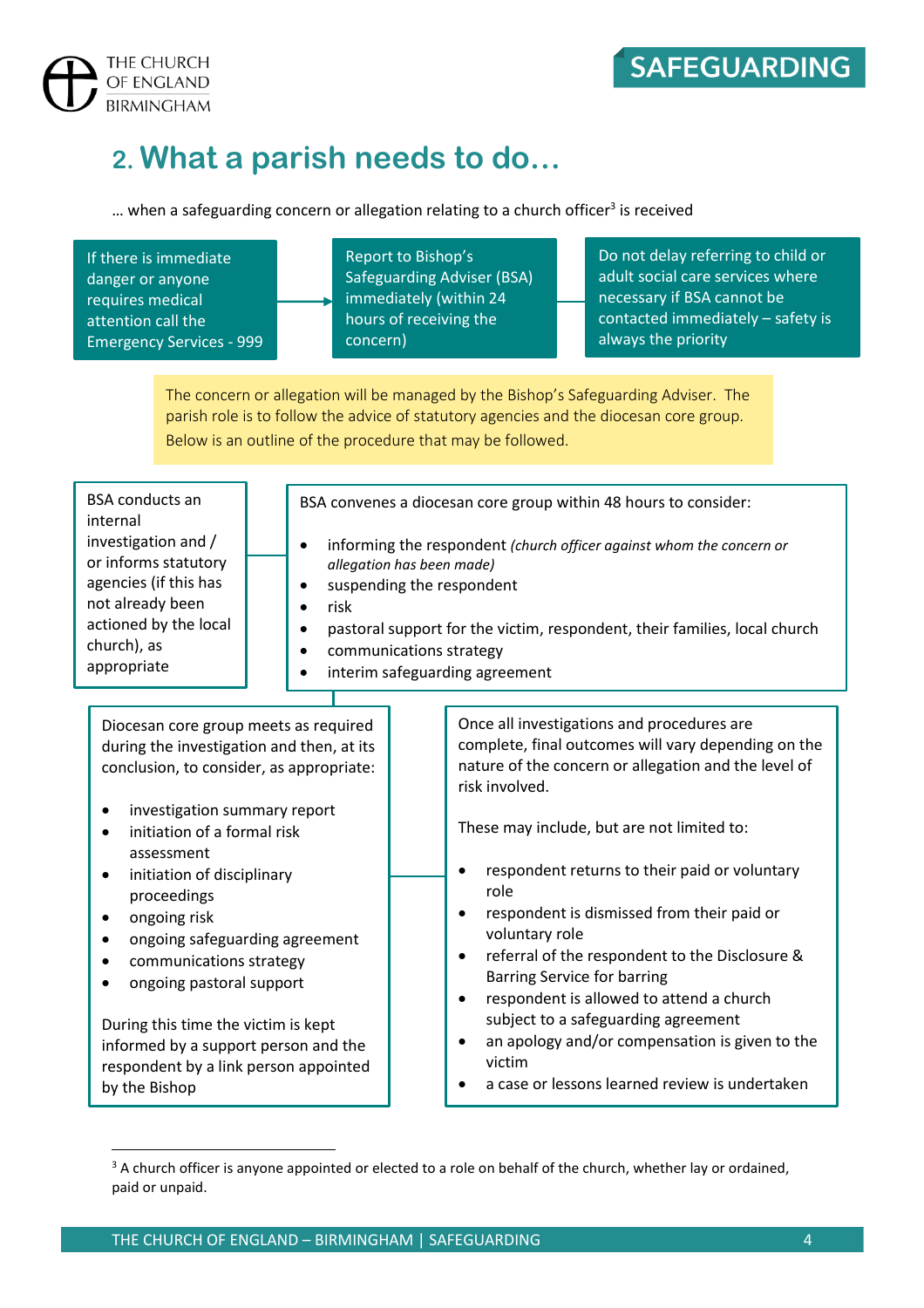

## **3. Responding to a person raising a safeguarding concern or allegation**

Safeguarding is everyone's responsibility; it is essential to flourishing Christian communities and evidenced through good pastoral care. In the first instance, it is everyone's responsibility to hear a safeguarding concern or allegation which should be passed to your Parish Safeguarding Co-ordinator and then to the Bishop's Safeguarding Adviser.

- ❖ **Listen – keep listening**
- ❖ **Stay calm**
- ❖ **Reassure**
- ❖ **Don't make promises**
- ❖ **Accept without judgement**
- ❖ **Don't investigate**
- ❖ **Report**
- ❖ **Record**

It is often very difficult for people, including children and young people, to talk about abuse, so it is important to make sure that a safe environment of listening carefully and actively is created, in which a victim/survivor feels able to disclose as much as they can remember. This will help the statutory agencies to investigate the incident as thoroughly as possible.

However, avoid intentionally instigating a meeting with a child/young person - or vulnerable adult - to receive a disclosure or take a statement from them – that is the role of Children's Social Care and/or the Police.

Do not question beyond checking what has been said. It is the responsibility of Social Care and the Police to investigate. There should be no probing for detail beyond what has been freely given.

#### **People may raise concerns or make allegations about:**

- Abuse that is happening to them currently or recently
- Abuse that happened to them when they were a child or young person;
- Something they've been told by someone else and that they strongly believe is true (disclosure);
- Seeing signs of abuse, such as physical injuries on a child or young person;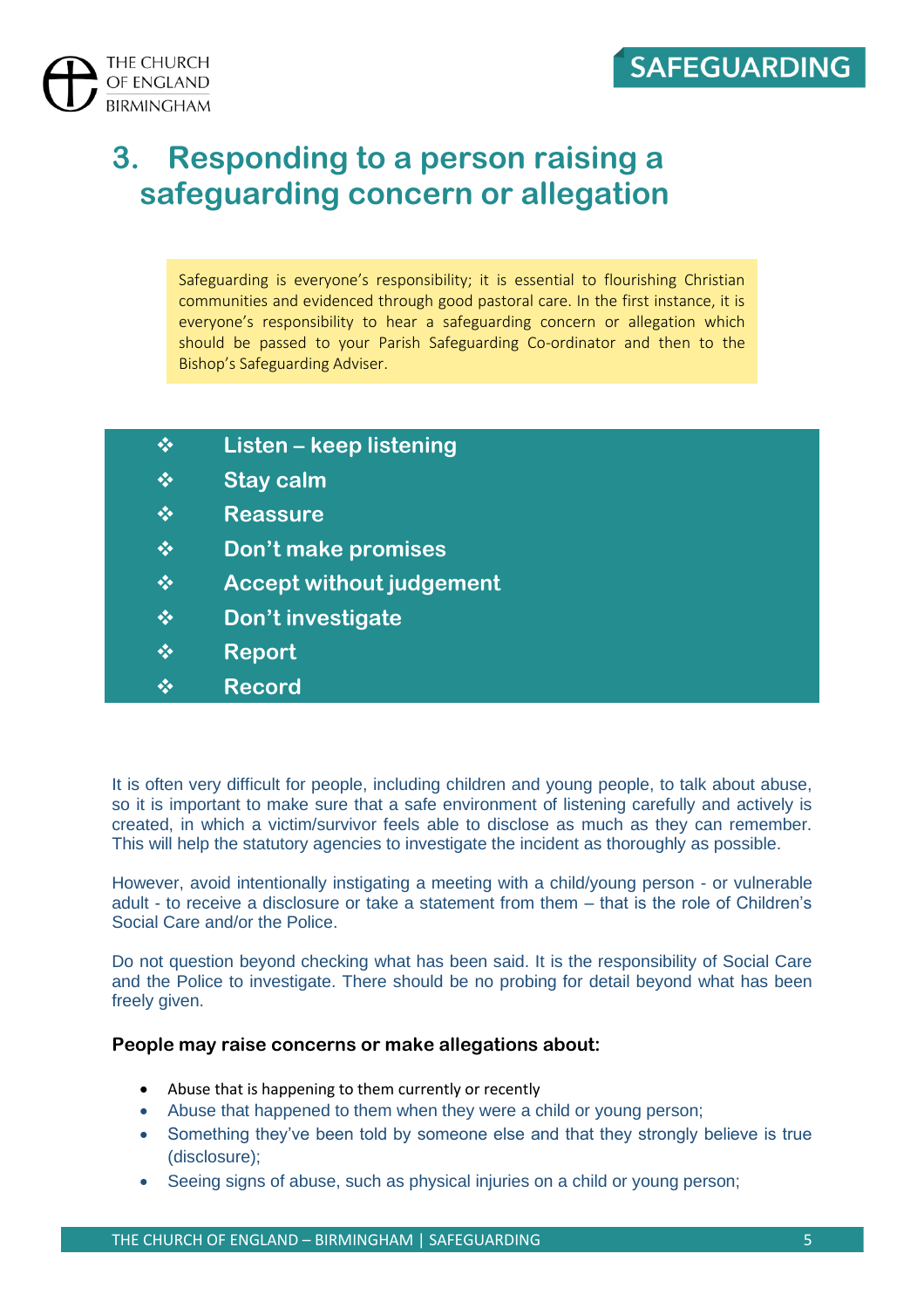

• Something they have witnessed that makes them feel uncomfortable.

#### **Where information is given in person, consider the following:**

- Adopt a listening style that is compassionate, calm, reassuring and conveys that the person is being heard;
- If the information given causes shock, disgust or distress, do not allow these feelings to show. Doing so may inadvertently dissuade the person from giving any further information;
- Listen carefully to that person, but do not ask intrusive or leading questions;
- Stay calm, take what the person raising the concern says seriously, and reassure them;
- Allow the person to continue at their own pace;
- Check with the person to make sure what they actually said has been understood. Do not suggest words – use their words;
- Make no promises that cannot be kept, particularly in relation to confidentiality, but listen carefully to what is being sought in this regard;
- Explain what will happen next, the limits of confidentiality and the referral procedures to the person;
- Do not make any comments about the respondent;
- Do not make assumptions or speculate;
- Be aware that a person's ability to recount their concern or allegation will depend on their age, culture, nationality or any disability that may affect speech or language;
- Avoid statements about your reaction to the information given;
- Do not offer wording or language to the person raising the concern or making the allegation that may affect the way they provide an account. To do so may prejudice any criminal investigation.

Where a child or young person is raising the concern or making an allegation, it is good practice in this situation, if possible, to have another adult present for the protection of the child or young person and yourself against allegations and to ensure corroboration of any account provided

> Make a written record as soon as possible Report the concern / allegation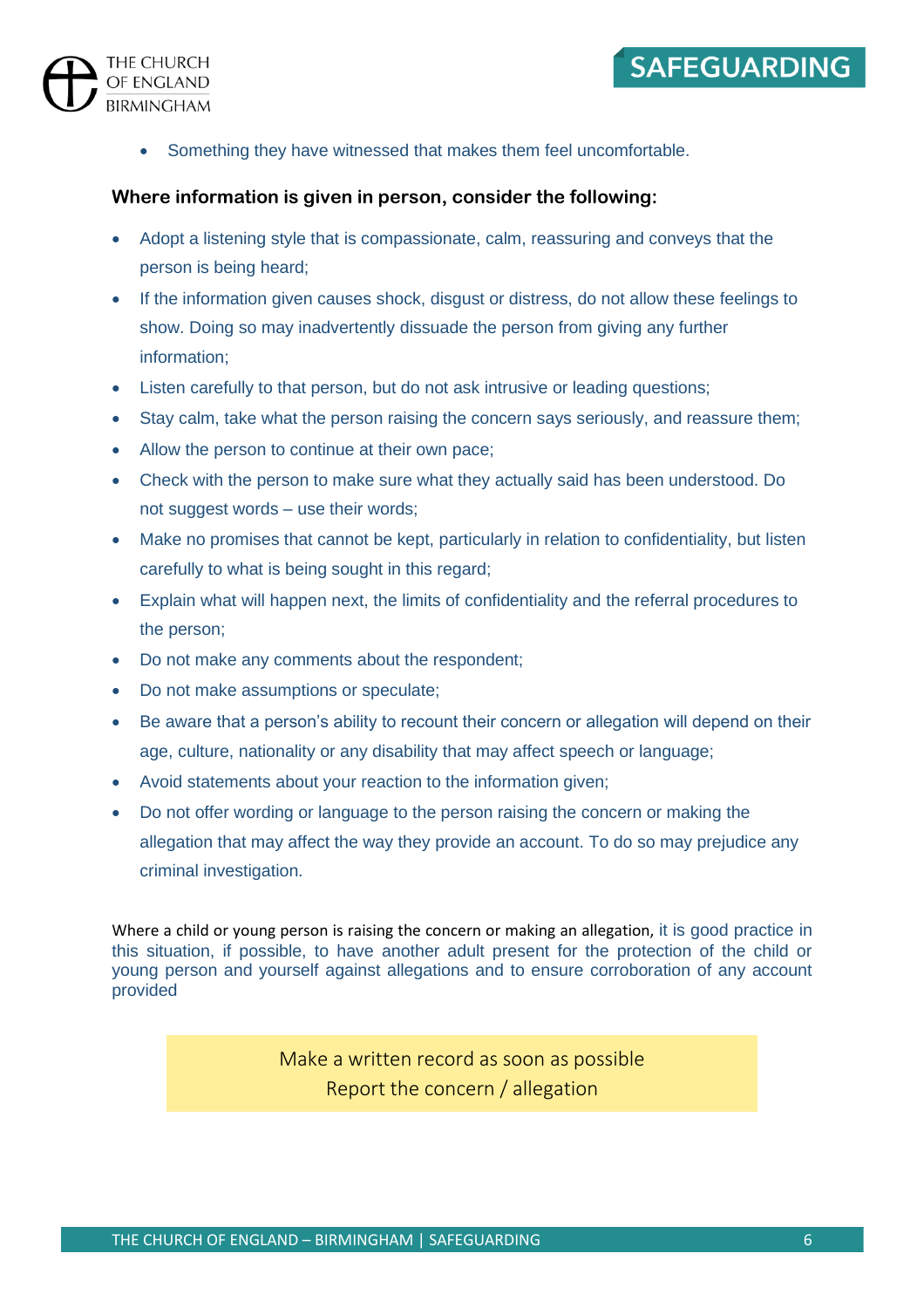

### **Responding to an anonymous concern / allegation**

Anonymous complaints are to be handled carefully. Anxiety and fear may persuade some people not to immediately reveal their identity. It is sometimes difficult to act on information under these circumstances, unless at some point the name of the victim/survivor becomes known.

The victim/survivor should be informed that anonymity might restrict the ability of professionals to access information or to intervene to protect a child, young person and/or vulnerable adult. As much openness, as possible should be encouraged. However, if any identifiable information that relates to a safeguarding concern or allegation (current or noncurrent) is received, it must be passed onto the Bishop's Safeguarding Adviser, who will refer to the appropriate statutory agencies so an investigation can be undertaken to assess the risks, as required.

### **Responding to someone who admits to abusing a child, young person or vulnerable adult**

It is necessary to tell a person who admits an offence against any person that such information cannot be kept confidential. If such an admission is made to you, even where the admission relates to something that happened a long time ago, the matter must be referred to the Bishop's Safeguarding Adviser, who will refer to the appropriate statutory agencies so an investigation can be undertaken to assess the risks, as required.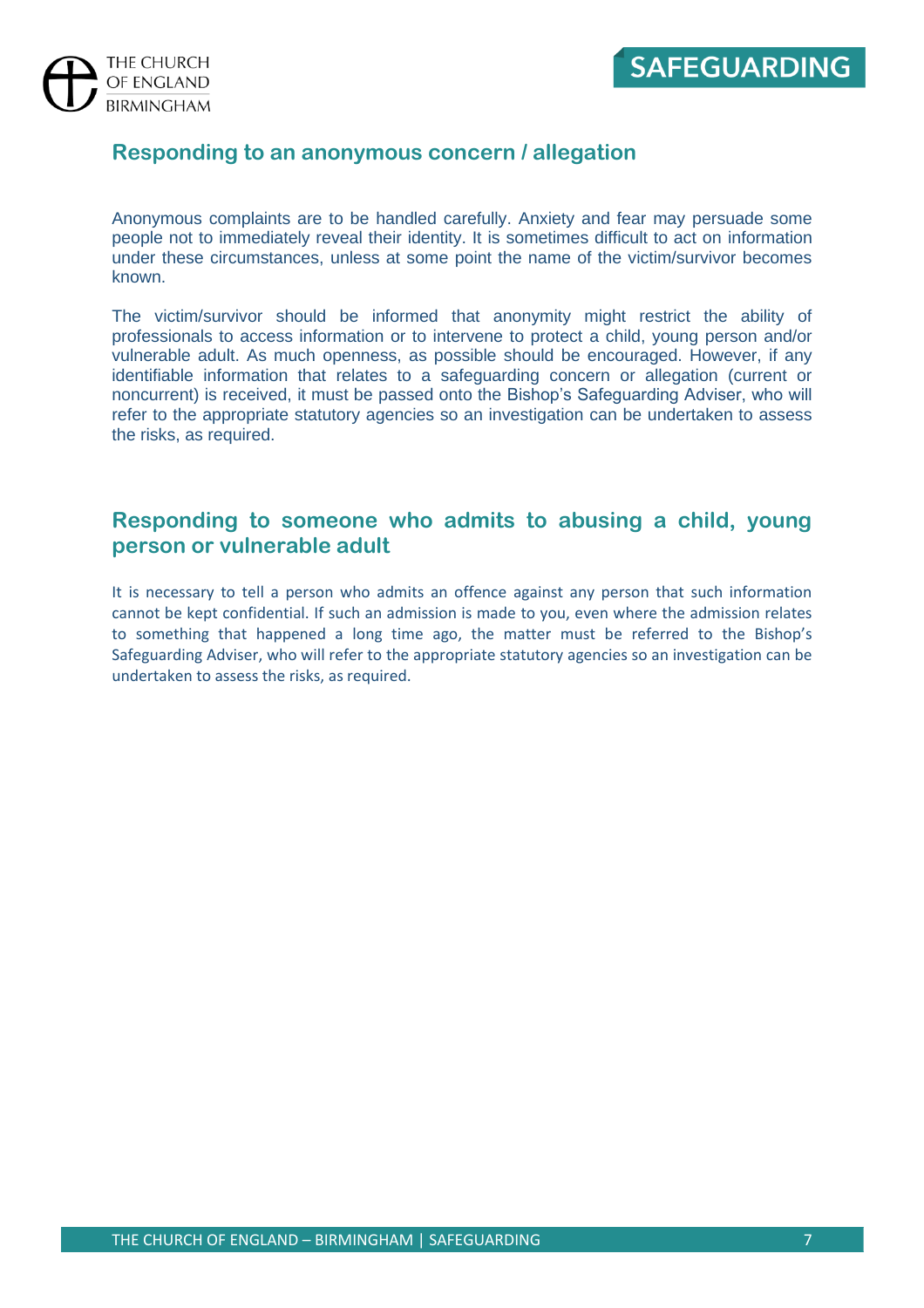

#### THE CHURCH OF ENGLAND **BIRMINGHAM**

## **4.Reporting and recording a safeguarding concern or allegation against a church officer**

- ❖ **Think Safety First**
- ❖ **Respond well to the victim / survivor**
- ❖ **Everyone has a responsibility to report**
- ❖ **Keep a record**
- ❖ **Always refer to statutory agencies when the threshold is met**

In the Church of England – Birmingham, the reporting procedure below must be used and made known to all church officers. The local church can do this by displaying the poster 'Need to Talk?' and ensuring all church officers working with children, young people and vulnerable adults have a been given 'A Small Guide to Safeguarding'

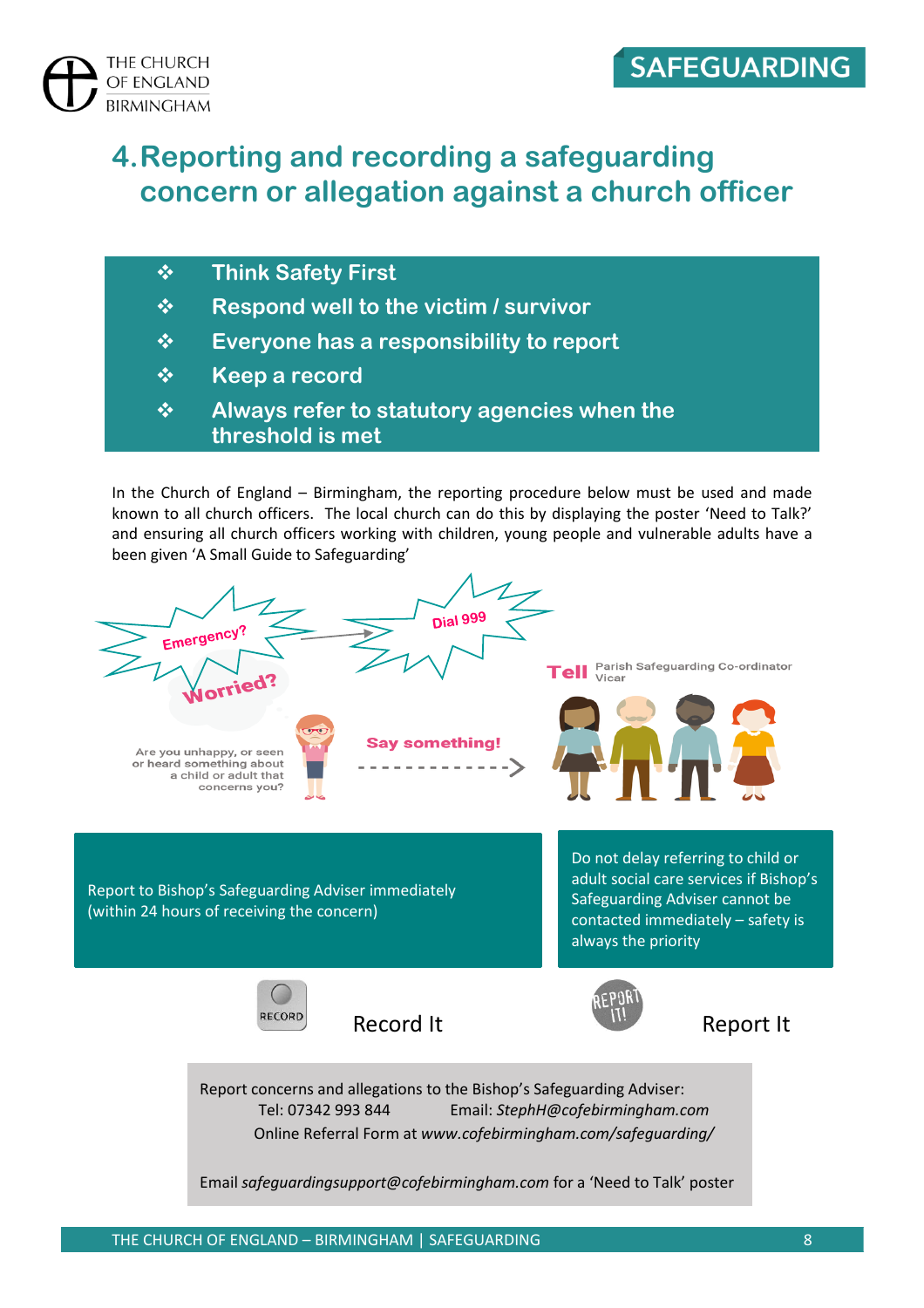

The welfare of the child, young person or vulnerable adult must come first.

A proper balance must be struck between protecting children, young people and/or vulnerable adults and respecting the rights of the respondent.

The rights of the respondent are important and are given due weight, once the immediate safety and protection of children, young people and/or vulnerable adults has been assured.

Children, young people and vulnerable adults occupy a central place in the heart of the Christian community and have a right to be listened to and heard. The paramount consideration in all matters is their safety and protection from all forms of abuse. To create and maintain a safer environment, Church organisations must respond effectively and ensure all safeguarding concerns and allegations against a church officer who has a role with children, young people and/or vulnerable adults are reported, both within the Church and to statutory agencies. This responsibility to report is shared by everyone.

All Church organisations must provide guidance and training on recognition of safeguarding concerns and allegations, with clear procedures on what to do when a safeguarding concern or allegation arises against a church officer who has a role with children, young people and/or vulnerable adults, so that everyone knows how to respond. This involves knowing how to receive a safeguarding concern or allegation, who to tell and how to record it. It is important the local reporting procedures are fully consistent with statutory legislation, the Local Safeguarding Boards Procedures, Ecclesiastical law and House of Bishops' guidance.

### **Following receipt of a safeguarding concern or allegation:**

#### **1. Respond well..**

…to the victim/survivor to ensure they feel heard and taken seriously (please see section 3 above).

#### **2. Report**

As soon as is practicably possible and in any case within 24 hours of receiving a safeguarding concern or allegation of abuse against a church officer refer the matter to the Parish Safeguarding Co-ordinator / local Designated Safeguarding Lead and then to the Bishop's Safeguarding Adviser

In cases of emergency (and/or outside normal business hours), where a child young person and/or vulnerable adult appears to be at immediate risk of harm, an urgent report must be made to the statutory agencies to ensure that no one is left in a dangerous situation pending intervention. In an emergency dial 999.

> Report concerns and allegations to the Bishop's Safeguarding Adviser: Tel: 07342 993 844 Email: [StephH@cofebirmingham.com](mailto:StephH@cofebirmingham.com) Online Referral Form at *www.cofebirmingham.com/safeguarding/*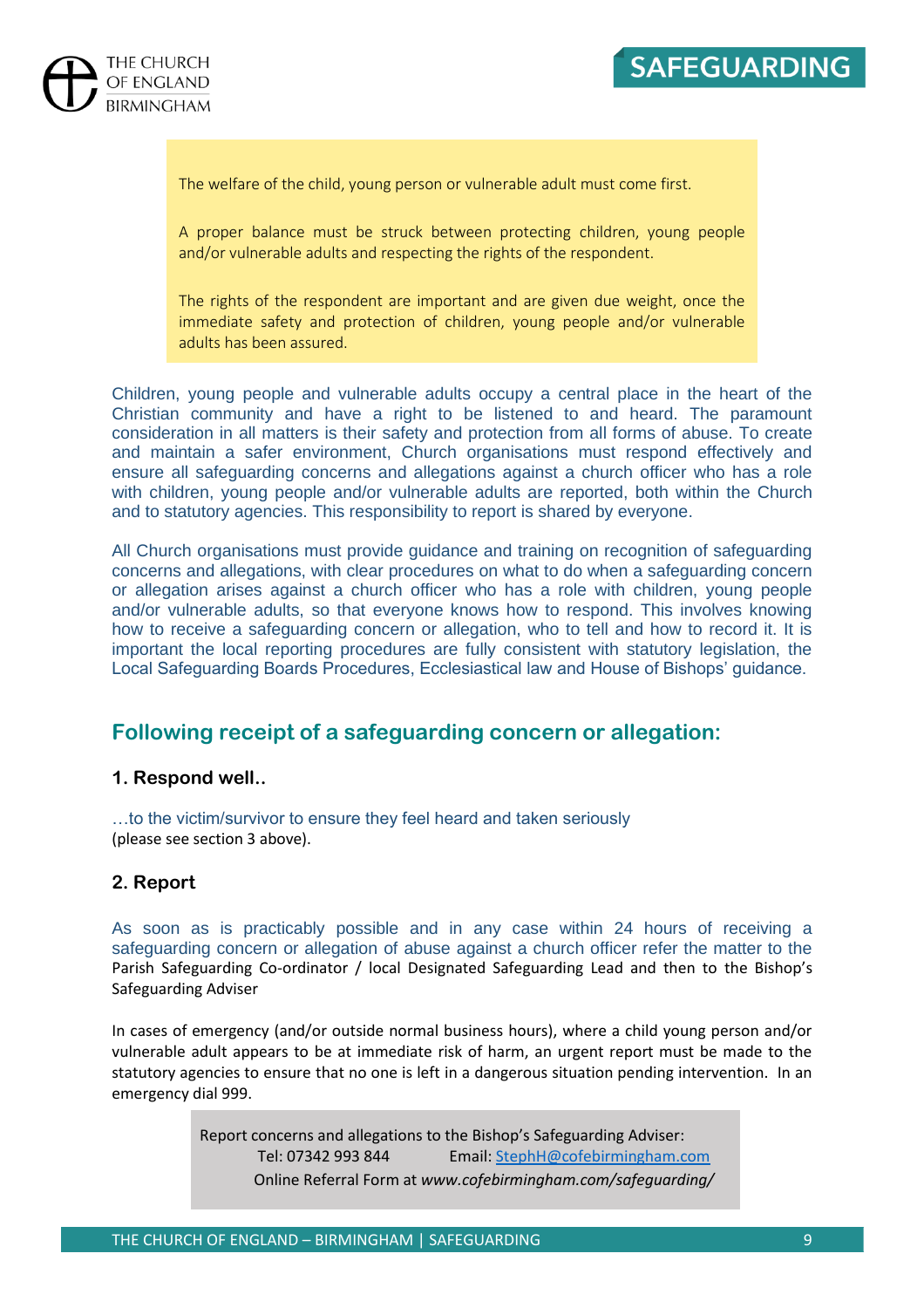

#### **3. Record**

Always ask permission to do this and explain the importance of recording all information. Where it is not appropriate to take notes at the time, or permission is not given, make a written record as soon as possible afterwards or before the end of the day. Do not be selective. Include details that may seem irrelevant. This may prove invaluable at a later stage in an investigation. The victim/survivor should be shown the record made in order to ensure they agree with the content and meaning, if possible. The record should include details of information provided to that person as well as information received. Record the time, date, location, persons present and how the concern or allegation was received, e.g. by telephone, face-to-face conversation, letter, etc. Please always sign and date the record.

If the victim/survivor disagrees with the content of the note, any agreed changes can be made. If changes are not agreed (perhaps because they refer to additional matters that did not arise during the meeting) the person should be advised that their comments are noted and will be retained with the notes of the meeting.

Pass all original records, including rough notes, immediately to your Parish Safeguarding Coordinator (who will pass them to the Bishop's Safeguarding Adviser when the concern is referred to them). Any copies of retained records should be kept secure and confidential. Please remember that they are church records and not the records of individual church officers. As such they must be kept on church premises (e.g. a vicarage or parish office).

Explain to the victim/survivor what will happen next. They should be informed that their identity and the identity of the respondent will be shared with the statutory agencies. The concern or allegation should not be shared with anyone other than those who need to know (e.g. the statutory agencies and appropriate Church roles detailed in these procedures).

The Bishop's Safeguarding Adviser will now take over the response to the case<sup>4</sup> There may also be a requirement to be involved in any subsequent core group.

> An example recording form is available on our website if your parish does not have a form of its own: *www.cofebirmingham.com/safeguarding/*

Further guidance on safeguarding records is available on the Parish Safeguarding page of our website: *www.cofebirmingham.com/safeguarding/parish-safeguarding/*

<sup>&</sup>lt;sup>4</sup> The only exception to this would be a situation, in relation to other church bodies who have a professional safeguarding adviser, where agreement has been reached about who is placed to lead on the Churches response. For instance where a cathedral has a paid professional safeguarding adviser or the nominated safeguarding lead in a TEI and the concern or allegation is against a church officer who is not ordained, licensed, authorised, commissioned or holding permission to officiate or have another diocesan or Parish role. In these situations the Bishop's Safeguarding Adviser should be kept informed of progress and outcome.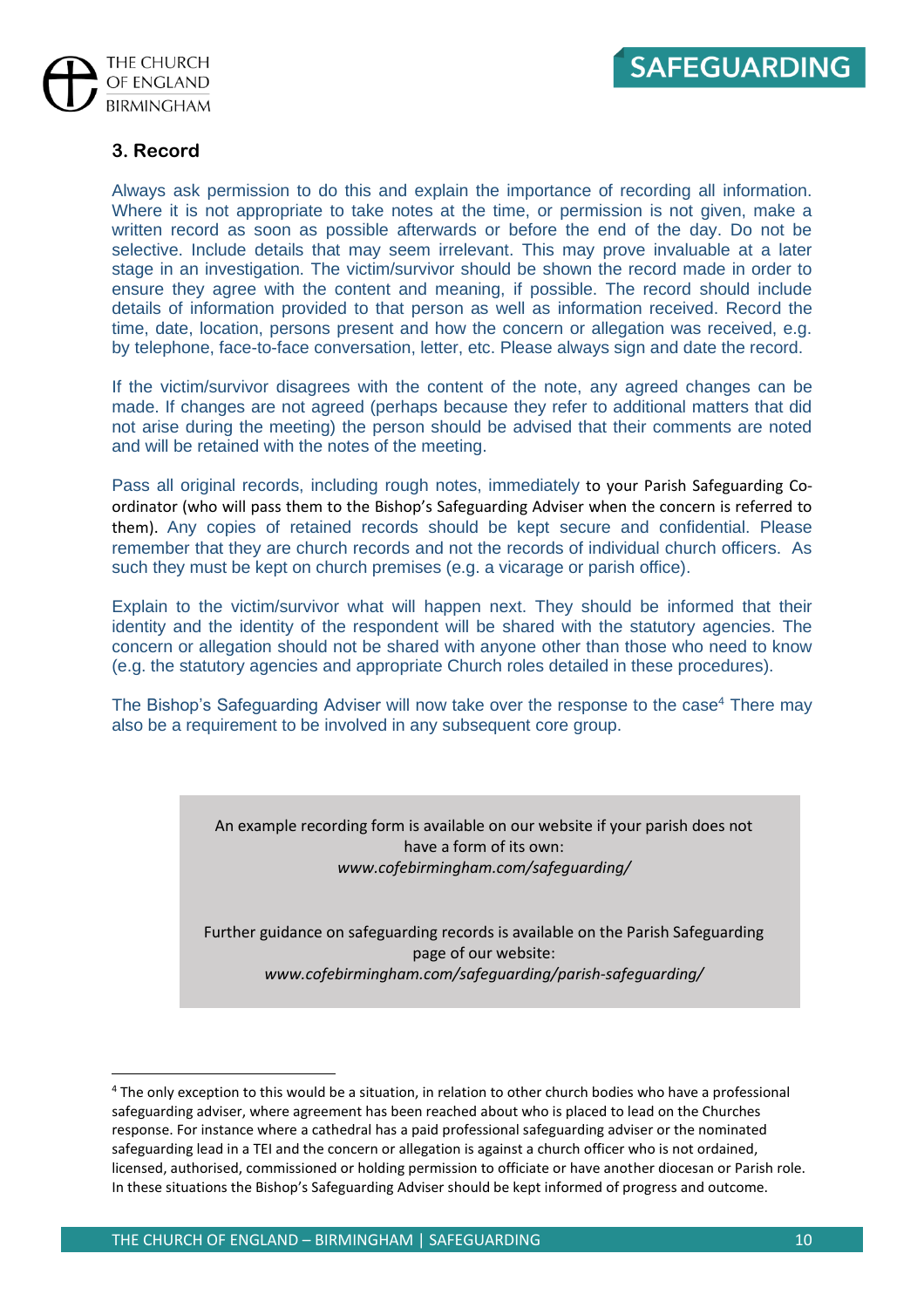

## **5. Referring to the Bishop's Safeguarding Adviser and Statutory Agencies**

- ❖ **ALWAYS refer concerns and allegations against church officers to the Bishop's Safeguarding Adviser**
- ❖ **Do not delay referral to statutory agencies where anyone is unsafe**
- ❖ **Think safety first before informing parents/carers**

## **Referring to the Bishop's Safeguarding Adviser**

**Within 24** hours of receiving notification of the concern or allegation the Bishop's Safeguarding Adviser will conduct an initial internal review of the information received to establish if the requirement for referring to the statutory agencies has been reached<sup>5</sup> and refer, as required.

#### **As a minimum the referral should include:**

- Name of the person raising the concern or making the allegation;
- Nature of the concern or allegation;
- Name of the respondent;
- Respondent's church officer position/role in the Church at the time of the abuse.

#### **Wherever possible the referral should also normally include:**

- Accurate identifying information of the victim/survivor, as far as it is known. This should include the name, address and age of the victim/survivor when the alleged abuse occurred;
- Where the person who has raised a concern or allegation is a child or young person, details of their parents/guardians should also be given;
- Dates when the concern arose, or when the incident occurred;
- The person's own words they used to describe the event or incident. Do not make assumptions about the intended meaning of the words used;
- Details of any action already taken about the concern or allegation.

There should never be any delay in referral to statutory agencies by either the Parish Safeguarding Co-ordinator or the Bishop's Safeguarding Adviser where there is any doubt about the safety of the victim/survivor or others who may be at risk of harm.

<sup>5</sup> Thresholds for referral to social care can be accessed via local safeguarding procedures as published by Local Safeguarding Children's Board and Adult Safeguarding Boards. Where there is an indication that a crime may have been committed, the case should also be referred to the local Police.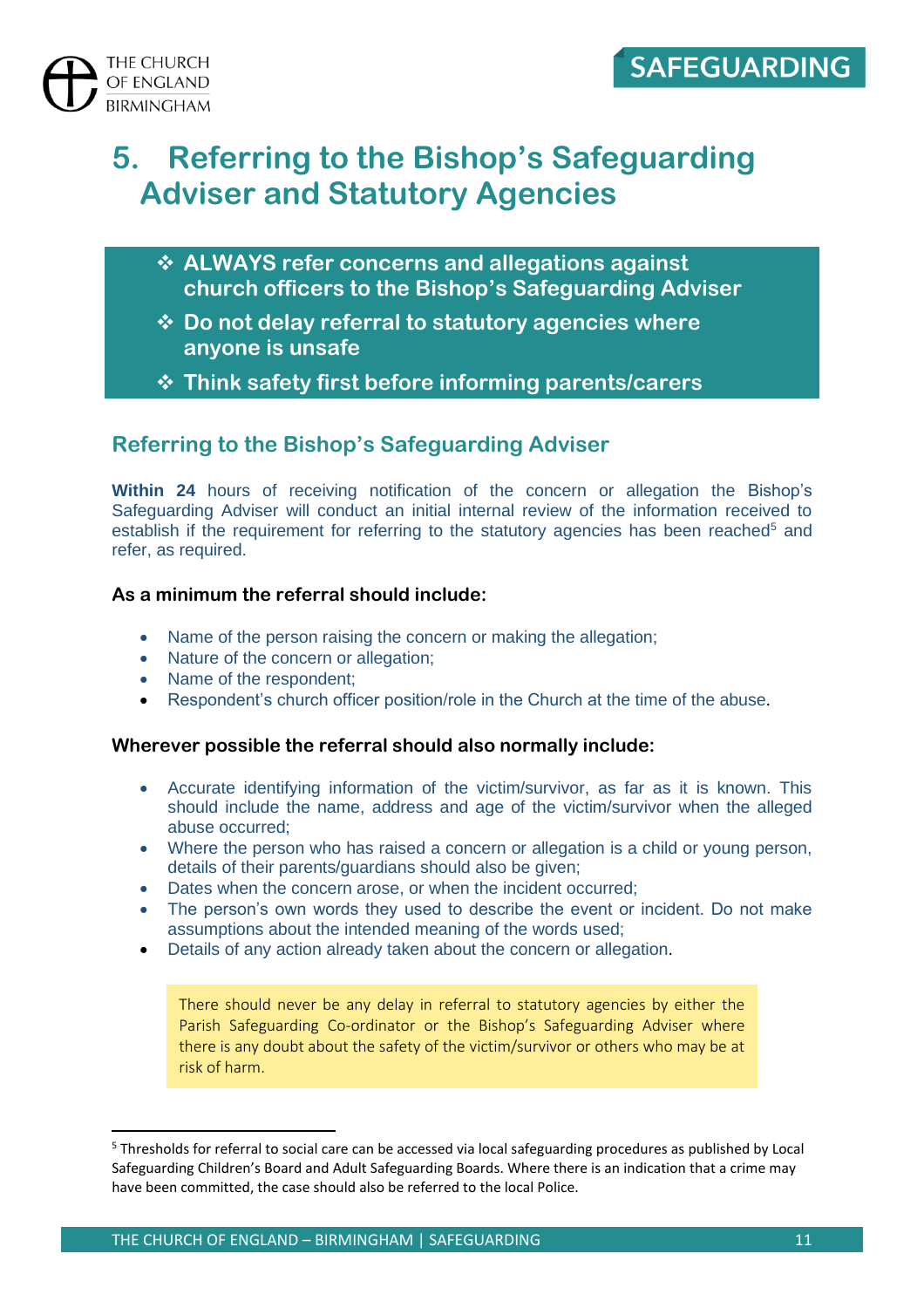

## **Referral to Statutory Agencies**

Once a concern has been passed to the Bishop's Safeguarding Adviser they will take over the management of the concern or allegation and where the requirement for referring to statutory agencies has been reached, (and the parish has not already made the referral), the Bishop's Safeguarding Adviser will inform the statutory agencies immediately, **within 24 hours.** 

The Bishop's Safeguarding Adviser should provide written confirmation to the person raising the concern or allegation that the information has been passed on to the statutory agencies. This confirmation should include the date the referral was sent, which agency it was referred to and by whom. If this cannot happen, an explanation should be recorded.

The Bishop's Safeguarding Adviser will work in close collaboration and co-operation between the Church and all agencies involved in the situation

### **Additional considerations when making a referral about …**

#### **.. an adult**

The first priority should always be to ensure the safety and well-being of the adult. The adult should experience the safeguarding process, as set out in this guidance, as empowering and supportive. Wherever practicable, the consent of the adult should be sought before taking action. However, there may be circumstances when consent cannot be obtained because the adult lacks the capacity to give it, but it is in their best interests to undertake an enquiry.

Whether or not the adult has capacity to give consent, action may need to be taken if others are or will be put at risk if nothing is done or where it is in the public interest to take action because a criminal offence has occurred. If a "health and welfare" Lasting Power of Attorney $6$  has been created, the attorney will be able to act in the place of the adult who lacks capacity.

It is the responsibility of everyone, all staff and members of the public, to act on any safeguarding concern or allegation.

If you are unsure whether a referral about an adult should be made, seek advice from the Bishop's Safeguarding Adviser

#### **…. a child**

It is best practice to be open and honest with the parents/carers about concerns, the need for a referral, information sharing between agencies and the accompanying need for making enquiries.

<sup>6</sup> Care Act Guidance.pdf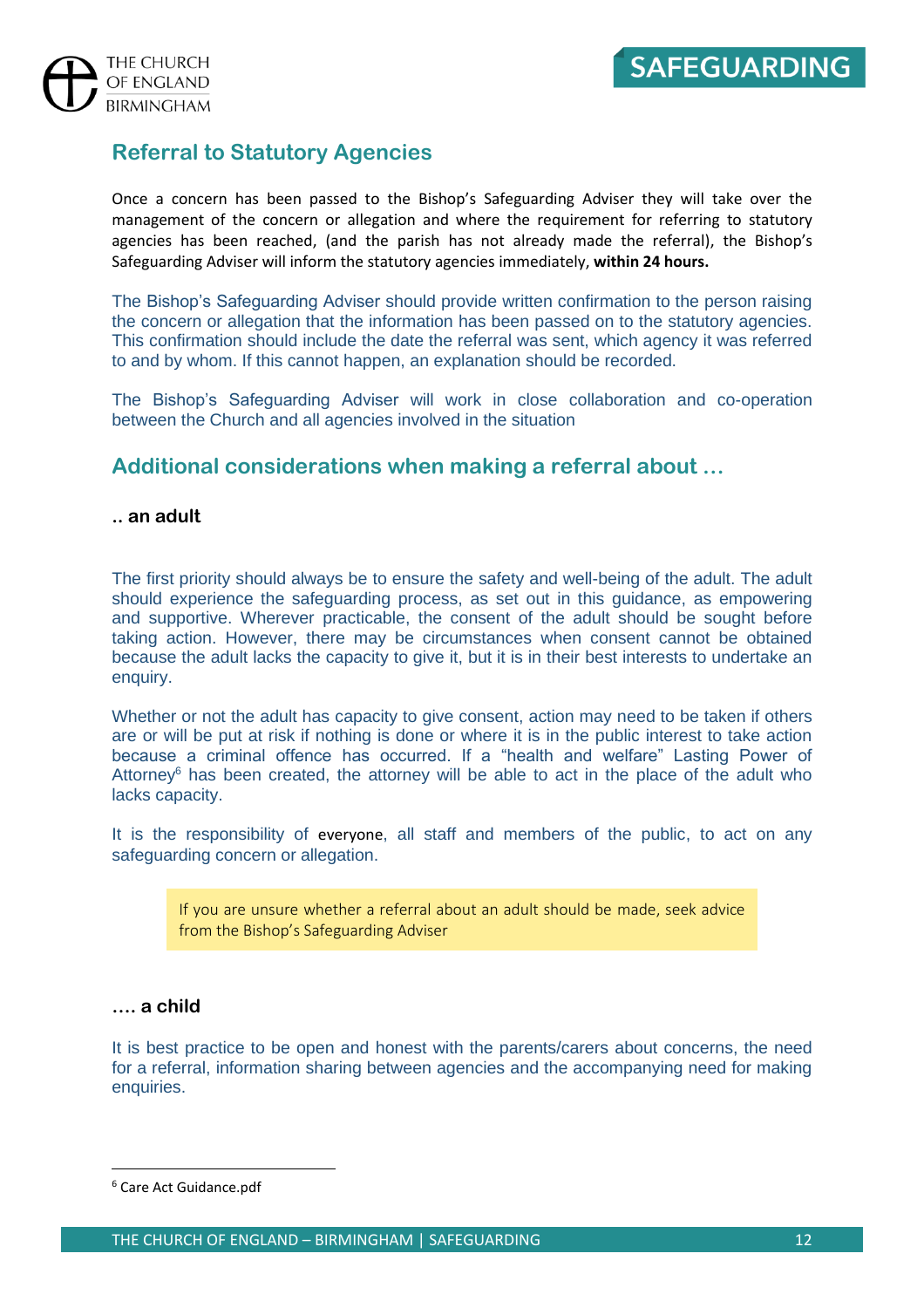

#### THE CHURCH OF ENGLAND **BIRMINGHAM**

All reasonable efforts should be made to inform parents/carers prior to making the referral; however, a referral should not be delayed if it is not possible to discuss the concerns with them.

Where the child or young person expresses a wish for his or her parents not to be informed, their views should be taken seriously and a judgement made based on the child or young person's age and understanding, as to whether the child or young person's wishes should be followed.

### **Concerns MUST NOT be discussed with parents/carers before making a referral where:**

- Discussion would put a child or young person at risk of significant harm
- Discussion would impede a Police investigation or social work enquiry
- Concerns or allegations are made of sexual abuse and discussion with parents/carers would put a child or young person at risk of significant harm
- Concerns or allegations are made of organised or multiple abuse and discussion with parents/carers would put a child or young person at risk of significant harm.
- Concerns or allegations are made of fictitious illness or induced illness and discussion with parents/carers would put a child or young person at risk of significant harm
- Contact with the parents/carers would place anyone at risk
- It is not possible to contact parents/carers without causing undue delay in making the referral

In such cases advice must be sought from the Bishop's Safeguarding Adviser, Children's Social Care Services and/or the Police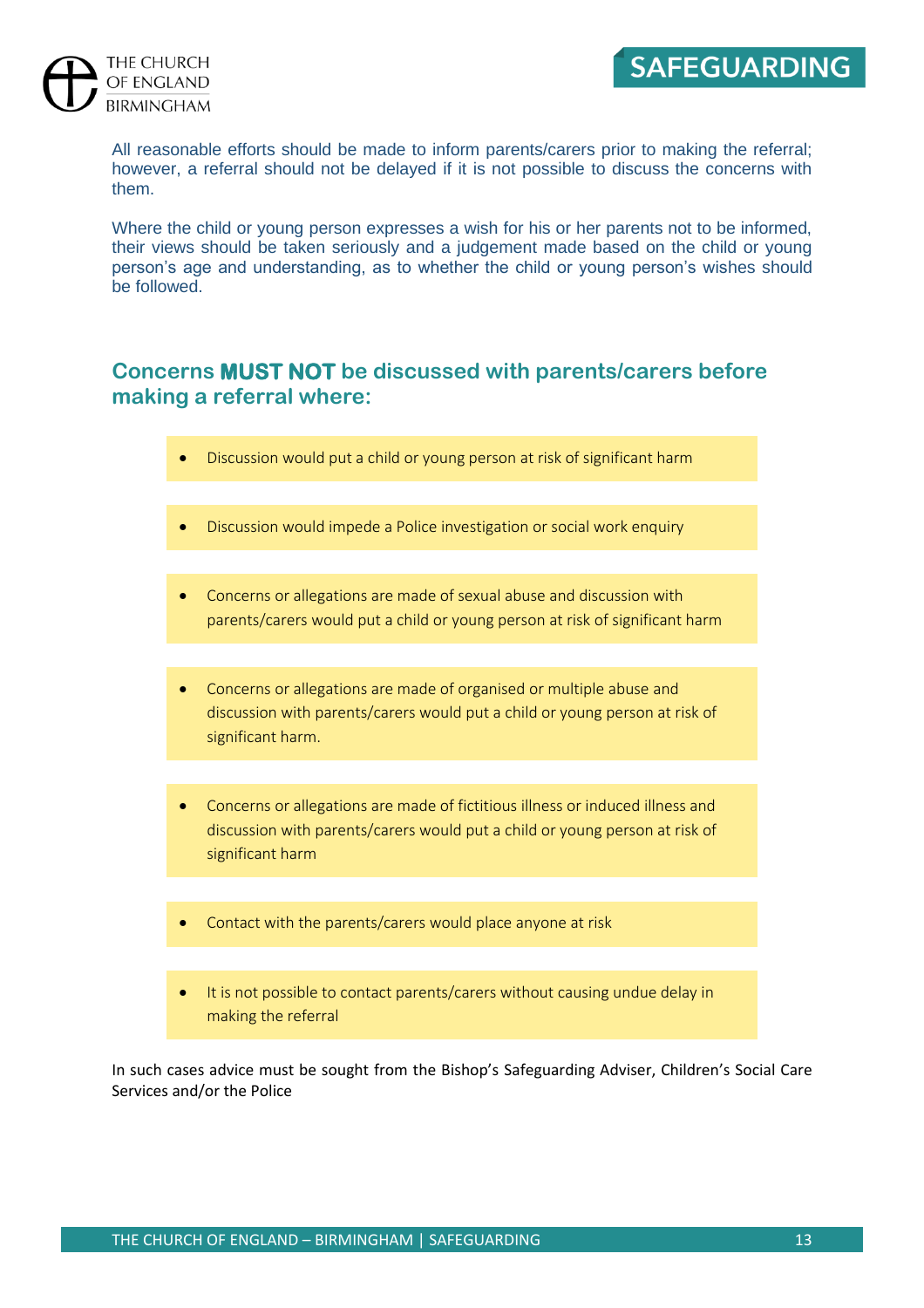

## **6. Informing the respondent**

### ❖ **The local church MUST NOT inform the respondent of the allegation without first seeking the advice of the Bishop's Safeguarding Adviser**

Prior to informing the respondent that a concern or allegation has been made, there should be a discussion with the relevant police force, whose view on informing the respondent should be sought. The purpose is to ensure the Church is not prejudicing any criminal investigation.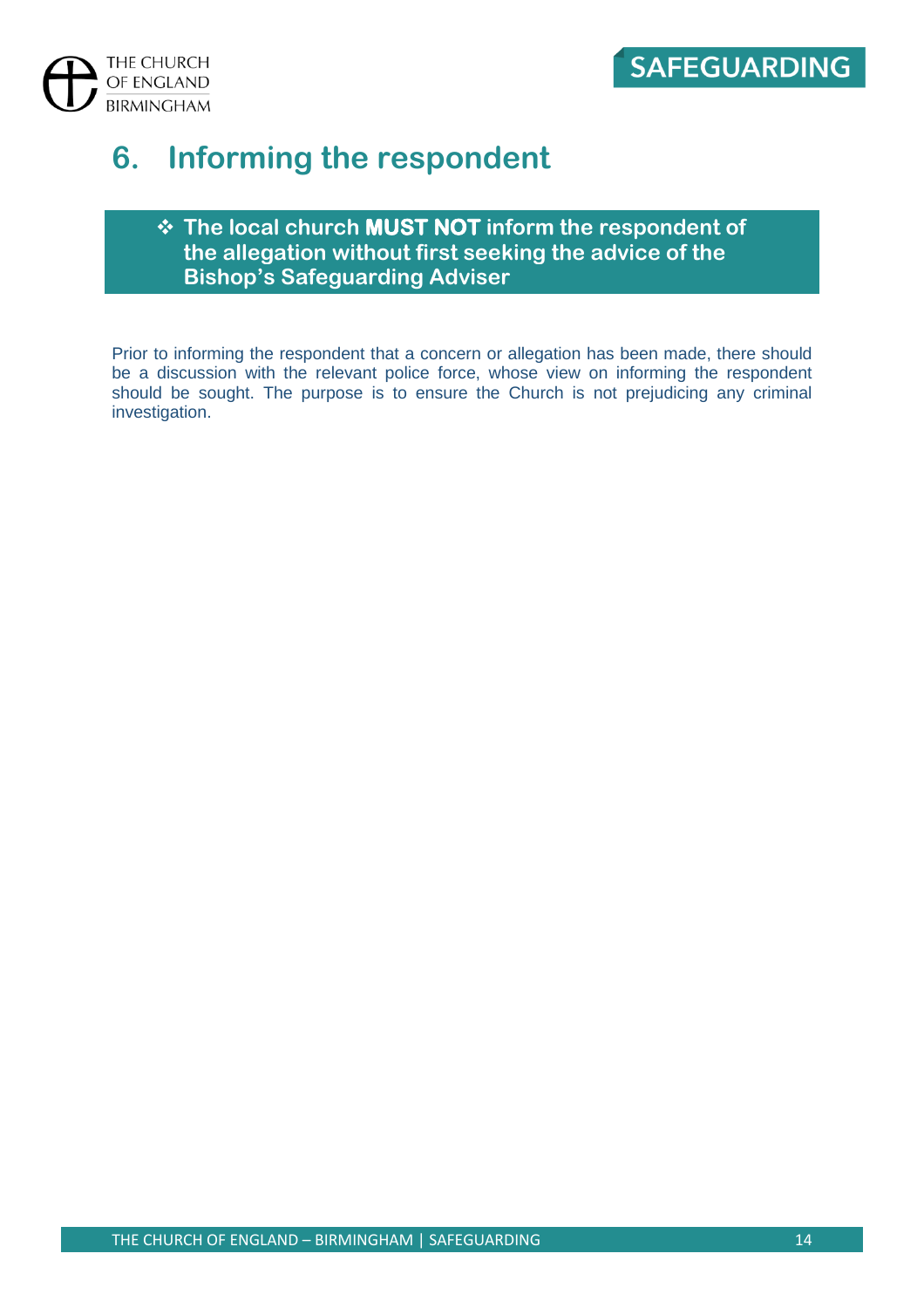

## **7. Where there is no consent to share information from an adult with capacity**

### ❖ **If an adult with capacity has not consented to sharing information seek advice from the Bishop's Safeguarding Adviser**

Individuals may not give their consent to the sharing of information for a number of reasons. For example, they may be frightened; they may fear losing control; they may not trust social services or the police or they may fear that their relationship with the respondent will be damaged. Reassurance and appropriate support along with gentle persuasion may help to change their view on whether it is best to share information.

It is important to:

- Explore the reasons for a person's objections;
- Explain why it is important to share the information;
- Explain with whom the information will be shared and why;
- Explain the benefits, to him/her or others, of sharing information (e.g. to prevent a crime/harm);
- Discuss the consequences of not sharing the information;
- Reassure him/her that the information will not be shared with anyone who does not need to know;
- Reassure him/her that they are not alone and that support is available.

It is very important that the risk of sharing information is also considered. In some cases, such as domestic violence and abuse, it is possible that sharing information could increase the risk to the individual. Discuss this with the Bishop's Safeguarding Adviser, in the first instance.

If a person cannot be persuaded to share information about him/her with relevant others (e.g. local authority/police), his/her wishes, in the first instance, should be respected. That said, there are certain situations where this refusal can reasonably be overridden, including, for instance, where:

- The person lacks the mental capacity to make that decision (under the Mental Capacity Act 2005);
- Other people are, or may be, at risk of harm;
- It is necessary for prevention or detection of a crime;
- It is believed that a serious crime has been committed; or
- A court order or other legal authority has requested the information.

The principle of necessity and proportionality should underpin decisions about sharing information without consent. Indeed, what should be considered is whether the sharing would prevent a risk and whether the public interest in sharing overrides the interest in maintaining confidentiality, (i.e. what will happen if the information is shared balanced against what will happen if the information is not shared). All decisions should be on a caseby-case basis.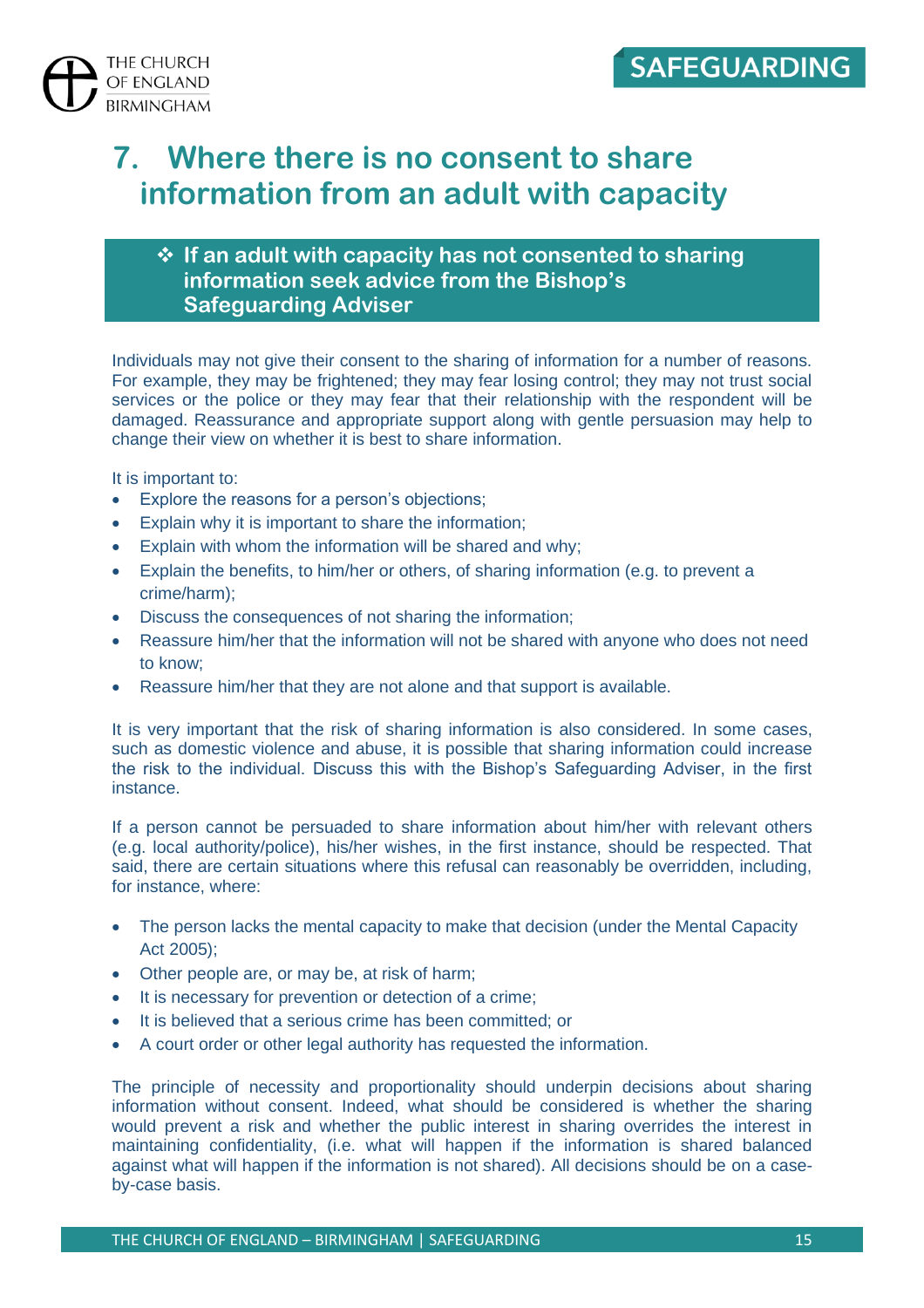

## **8. Information sharing**

- ❖ **Why do you need to share?**
- ❖ **Who do you need to share with?**
- ❖ **ALWAYS share to keep a person safe**

The effective protection of children, young people and/or vulnerable adults often depends on the willingness of people to share and exchange relevant information appropriately.

Government guidance has been issued for professionals providing advice in relation to the provision of advice for safeguarding.

Information sharing. Advice for practitioners providing safeguarding services to children, young people, parents and carers July 2018 is available at *https://www.gov.uk/government/publications/safeguarding-practitioners-informationsharing-advice*

### **What is meant by information sharing?**

All information regarding safeguarding concerns or allegations (current or non-current) should be shared with the statutory agencies, in the interest of the person. The provision of information to the statutory agencies for the protection of a person, where the safety of others may be at risk will not be a breach of confidentiality or data protection legislation, (even where sharing without consent).

No undertakings regarding confidentiality can ever be given when considering safeguarding matters (apart from the Seal of Confession – see section 10 below)

### **Situations when information must be shared**

#### **Sharing information with the statutory agencies**

All concerns and allegations regarding safeguarding that evidence that there is a current risk of harm and that meet the requirement for referring (apart from those received under the Seal of the Confession) must be passed to the statutory agencies. Disclosure should include names, addresses, details of the concerns/allegations, and if the respondent has made an admission, where this information is available. Ensure that a record is kept of your decision and your reasons for it.

### **Situations when information can be shared**

Safeguarding information is still subject to data protection legislation. However, information can be shared without consent sensitive personal data (e.g. that which relates to allegations)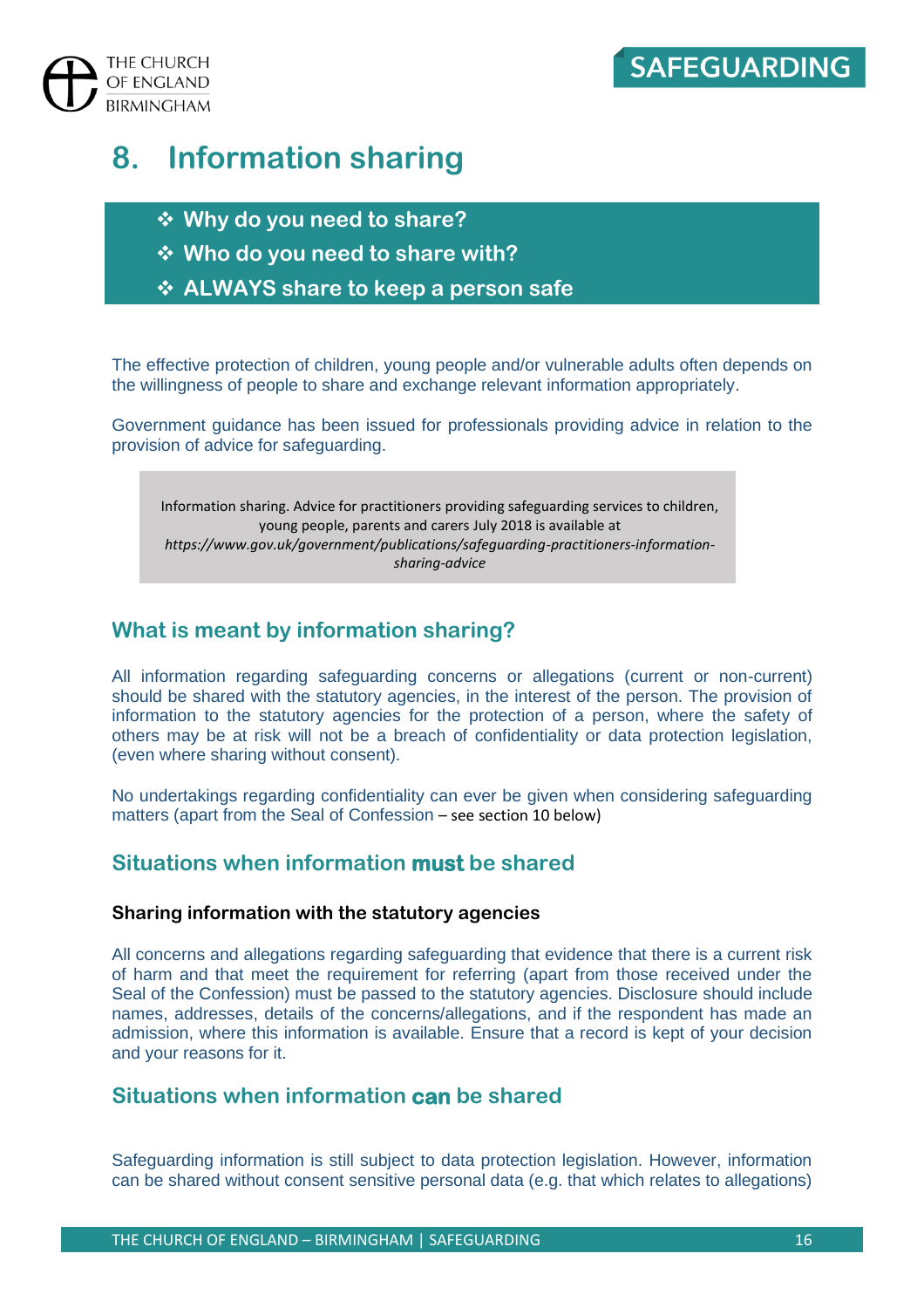## **SAFEGUARDING**

#### THE CHURCH OF ENGLAND **BIRMINGHAM**

where it is in the substantial public interest and is necessary for the prevention or detection of any unlawful act and must be carried out without consent because seeking consent would prejudice the purposes.

Information can also be shared without consent if it is in the substantial public interest and the sharing is necessary to support a function designed to protect members of the public from "…dishonesty, malpractice, or other seriously improper conduct by, or the unfitness or incompetence of, any person…" and to seek consent would prejudice those purposes

#### **When making a decision to share information the following must be considered:**

- Does the recipient have a legitimate interest in receiving this information?
- What is the justification for sharing information, (is it necessary and proportionate to share the information)?
- Is there a risk of harm to an identified or unidentified child, young person and/or vulnerable adult if such information is not shared?
- Can permission be obtained to share information?
- If consent cannot be obtained can information still be shared?
- Should the person(s) involved be informed that the information is being shared?
- Should any information be redacted before sharing?
- Is there sufficient information available in the public domain such as media reports which can be highlighted without any confidential information needing therefore to be shared?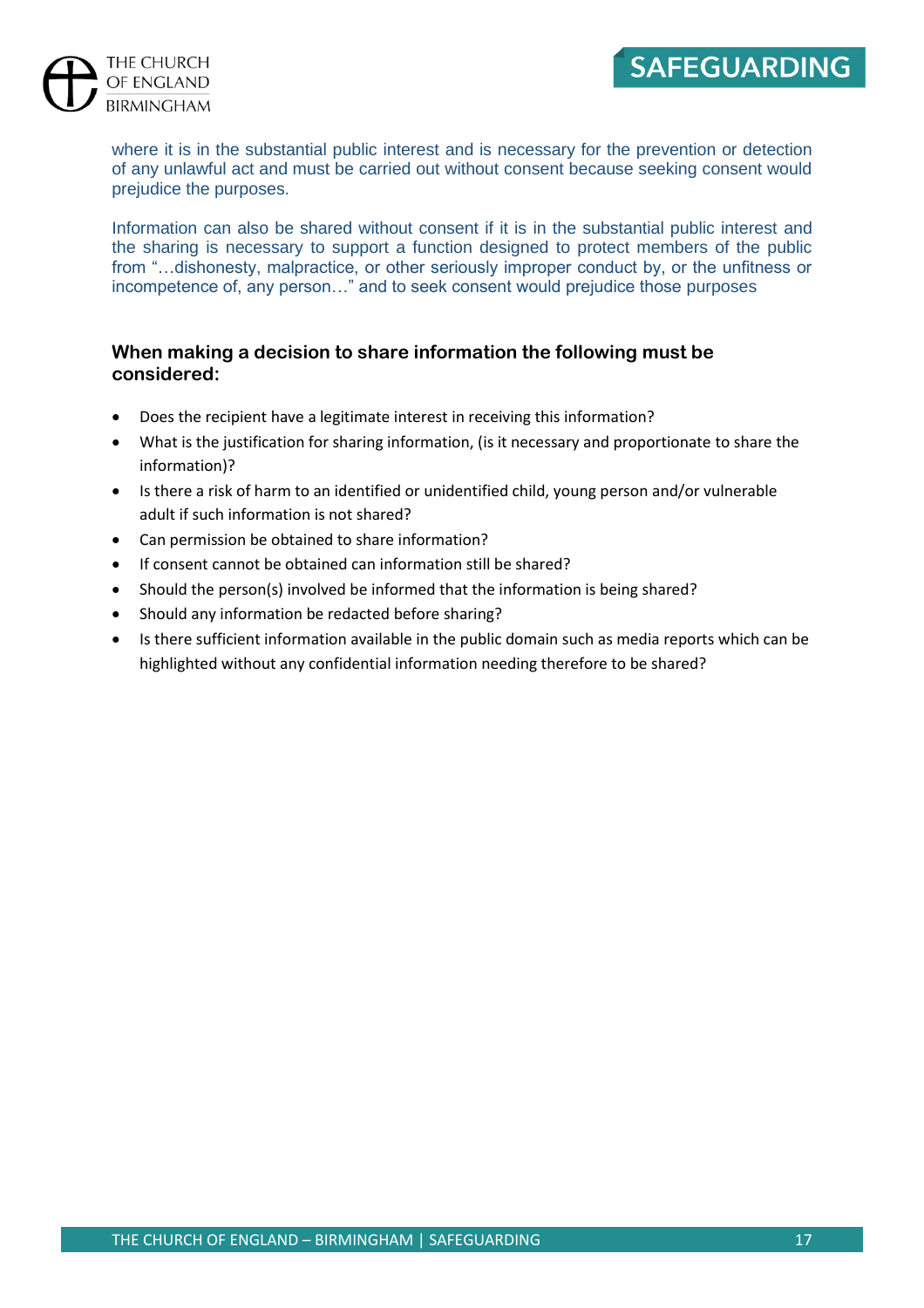

## **9. Retention of safeguarding concerns and allegation records**

- ❖ **Pass all records of concerns and allegations against church officers to the Bishop's Safeguarding Adviser for retention**
- ❖ **Cross reference recruitment and safeguarding files**

It is important that a clear and comprehensive summary of any concerns or allegations made is kept, including details of how the concerns or allegations were followed up and resolved, and of any action taken and decisions reached, whether by the Church or by statutory agencies.

A note should be kept on a person's confidential recruitment file that a safeguarding file for the individual is held.

It is as important to retain records where a concern or allegation is proved to be unfounded, malicious or unsubstantiated as in other cases, so that it is on record that the allegation was known and responded to.

The safeguarding and recruitment file for a person about whom there has been a concern or allegation must be retained for 75 years after the employment (paid or unpaid) ceases.

If files are weeded when the person leaves the church care should be taken to retain the material noted here.

Once a safeguarding concern or allegation against a church officer has been passed to the Bishop's Safeguarding Adviser, the safeguarding record will be kept by the diocese. Any further information relevant to the case obtained by the parish must be sent to the Bishop's Safeguarding adviser without delay in order that a complete record is maintained.

The parish must make a note on the church officer's confidential recruitment file that a safeguarding file is held for the individual by the Bishop's Safeguarding Adviser.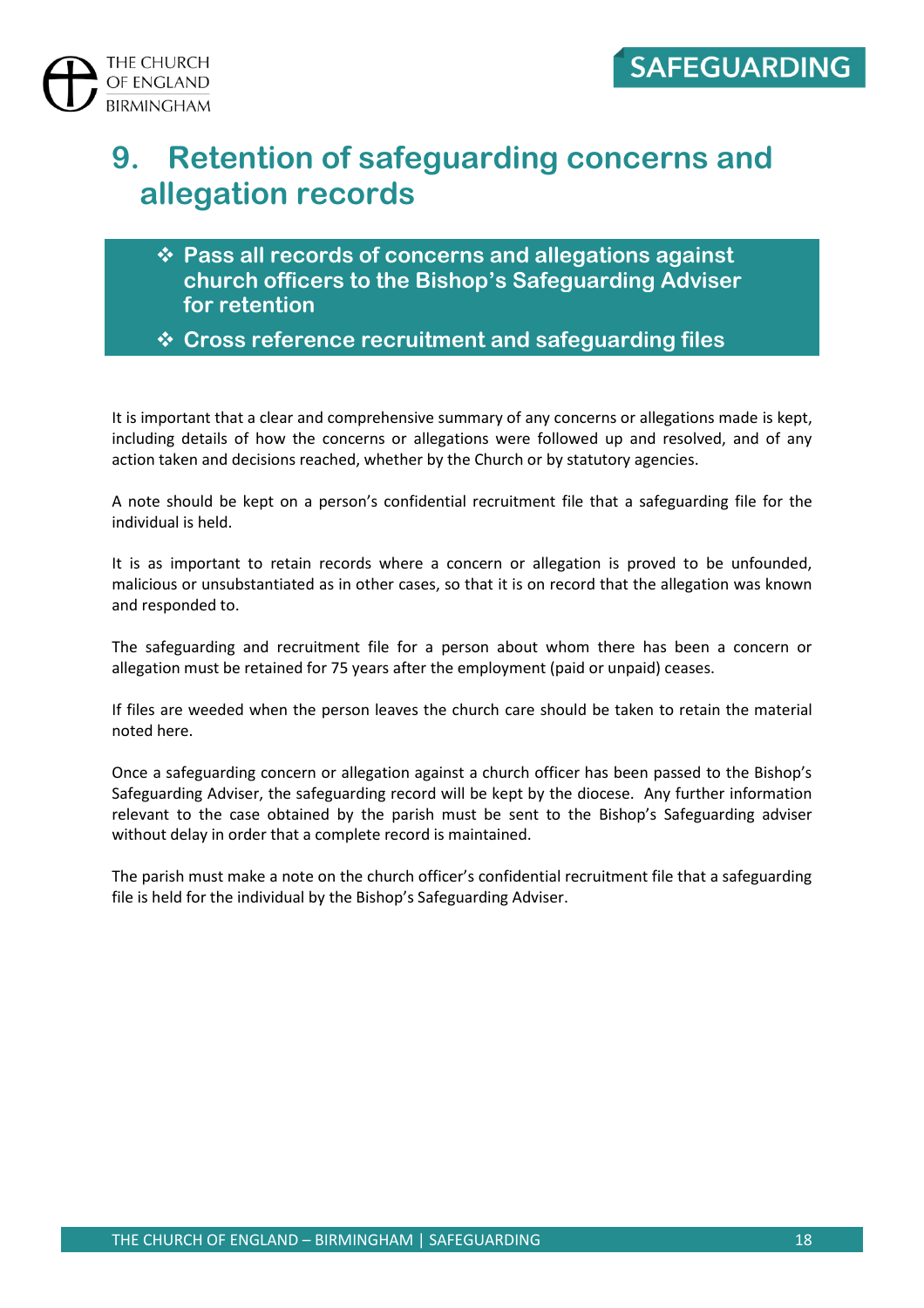

## **10. Safeguarding and the seal of confession<sup>7</sup>**

A failure to share information has been identified repeatedly in child abuse enquires as the most common reason for failure to intervene quickly enough in protecting children, young people and vulnerable adults, sometimes with serious consequences.

It is possible that relevant information may be disclosed in a one-to-one confession made to a priest in the context of the sacramental ministry of reconciliation.

Not least because the legal position differs between the two cases, it is important to recognise the distinction between disclosures made in this formal context, which exists for the quieting of conscience and is intended to lead to absolution, and disclosures made in the context of pastoral conversations. In the first case, but not the second, what is disclosed is subject to a duty of absolute confidentiality arising from the unrepealed proviso to Canon 113 of the Code of 1603.

For this reason, a clear distinction should be made between pastoral conversations and confessions made in the context of the ministry of absolution. To that end it is helpful if confessions are normally only heard at advertised times or by special arrangement and are in other ways differentiated from general pastoral conversations or meetings for spiritual direction. A stole might be worn and a liturgy should be used. It is also important that those clergy exercising this ministry should have received appropriate training and be familiar with Guidelines for the Professional Conduct of the Clergy, which has a section (3.5-3.8) in relation to the confession.

The Guidelines for the Professional Conduct of the Clergy is available [here](https://www.churchofengland.org/about-us/structure/general-synod/about-generalsynod/convocations/guidelines-for-the-professional-conduct-of-the-clergy/guidelines.aspx.)

If a penitent makes a confession with the intention of receiving absolution, the priest is forbidden from disclosing anything (including any criminal offence) which is revealed in the course of the confession. This requirement of absolute confidentiality applies even after the death of the penitent.

However, where a penitent discloses in the course of such a confession that he or she has committed a serious crime, the priest should require him or her to report it to the police or other statutory authority and should withhold absolution if the penitent refuses to do so. In such a case the priest may consider it necessary to alert the bishop or the bishop's adviser for the ministry of reconciliation (if there is one) to his or her decision, though the penitent's details should not be shared without their permission.

The canonical duty of absolute confidentiality does not apply to anything that is said outside the context of a confession made in the context of the ministry of absolution. In particular, if information about abuse that was disclosed when seeking the ministry of absolution.

<sup>&</sup>lt;sup>7</sup> A Working Party has been established to carry out further theological and legal work to enable the Archbishops' Council and the House of Bishops to review the purpose and effect of the un-repealed proviso to the Canon of 1603, to assist the Archbishops' Council and the House of Bishops in considering whether they wish to recommend to Synod that they legislate to amend the Canon; and to provide a report with recommendations for discussion by the House of Bishops Standing Committee, the Archbishops' Council and the House of Bishops. The report will include recommendations in relation to any motion that might be brought to the Synod and to the shape that any legislative amendment might take. The Working Party met for the first time in June 2015 and is due to finalise its report in late 2017.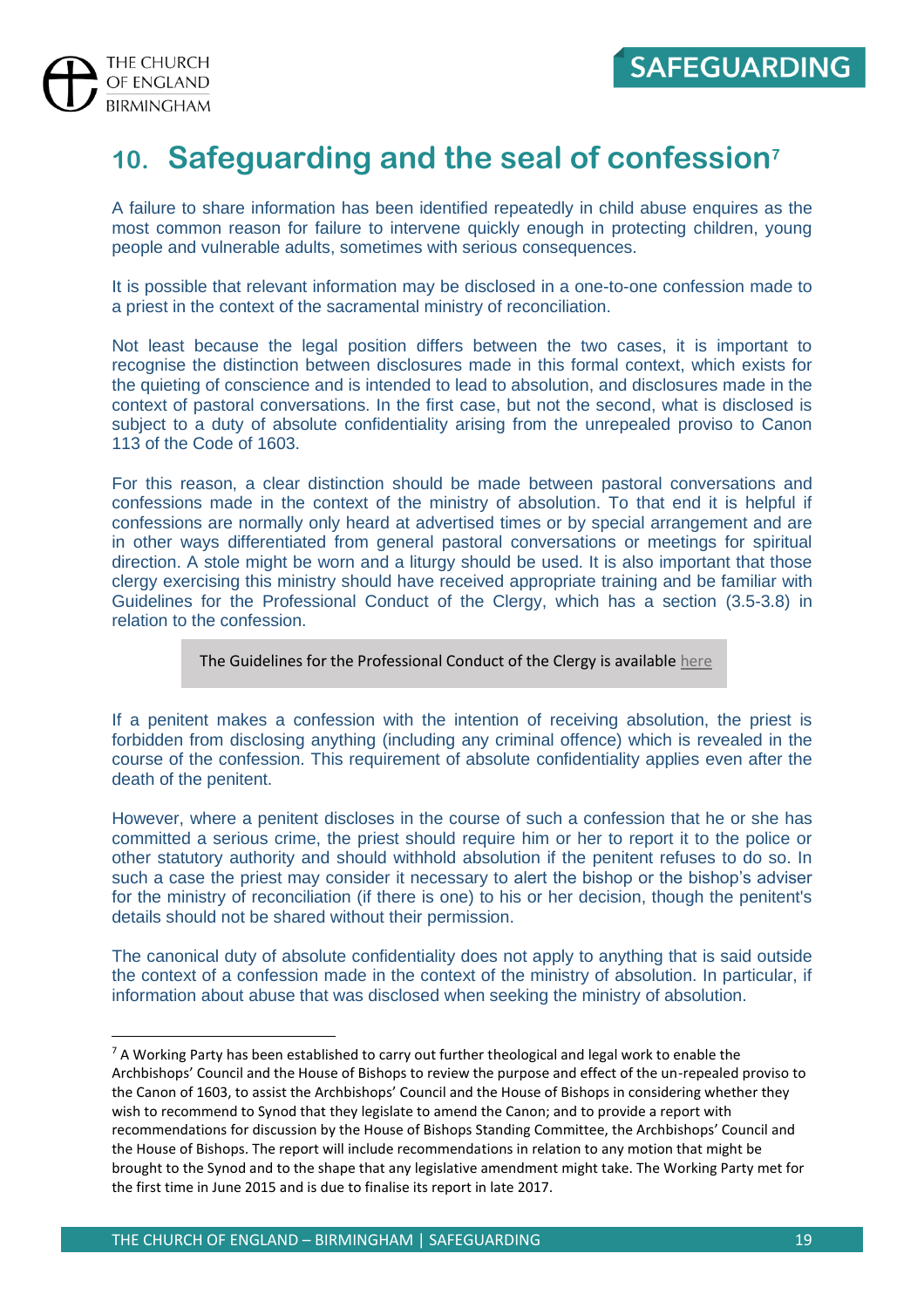## **11. A PCC's Duty to Refer to the Disclosure & Barring Service**

❖ **Contact the Bishop's Safeguarding Adviser for help**

The Safeguarding Vulnerable Groups Act 2006 (SVGA) places a duty on organisations to make a referral to the Disclosure & Barring Service when an organisation has dismissed or removed a person from working / volunteering with children, young people and/or vulnerable adults in regulated activity (or would or may have removed such a person if the person had not left or resigned etc.) because the person has:

• Been cautioned or convicted of a relevant offence (e.g. a serious sexual or violent offence);

*or* 

• Engaged in relevant conduct in relation to children, young people and/or vulnerable adults, (i.e. an action or inaction (neglect) that has harmed a child, young person or vulnerable adult or put them at risk of harm as defined under the SVGA);

*or* 

• Satisfied the harm test in relation to children, young people and/or vulnerable adults, (i.e. there has been no relevant conduct (i.e. no action or inaction) but a risk of harm to a child, young person or adult still exists as defined under the SVGA).

If a church officer resigns prior to the conclusion of a disciplinary process, the process should be concluded with or without their involvement and a decision to either re-instate or dismiss should still be made, recorded and referred to the Disclosure & Barring Service for consideration if dismissal or withdrawal from duties is the outcome.

Where a referral to the Disclosure and Barring Service is being considered advice should be sought from the Bishop's Safeguarding Adviser and relevant Human resources departments as applicable.

> Further information on the Duty to Refer is available on our website: *www.cofebirmingham.com/safeguarding/parish-safeguarding/*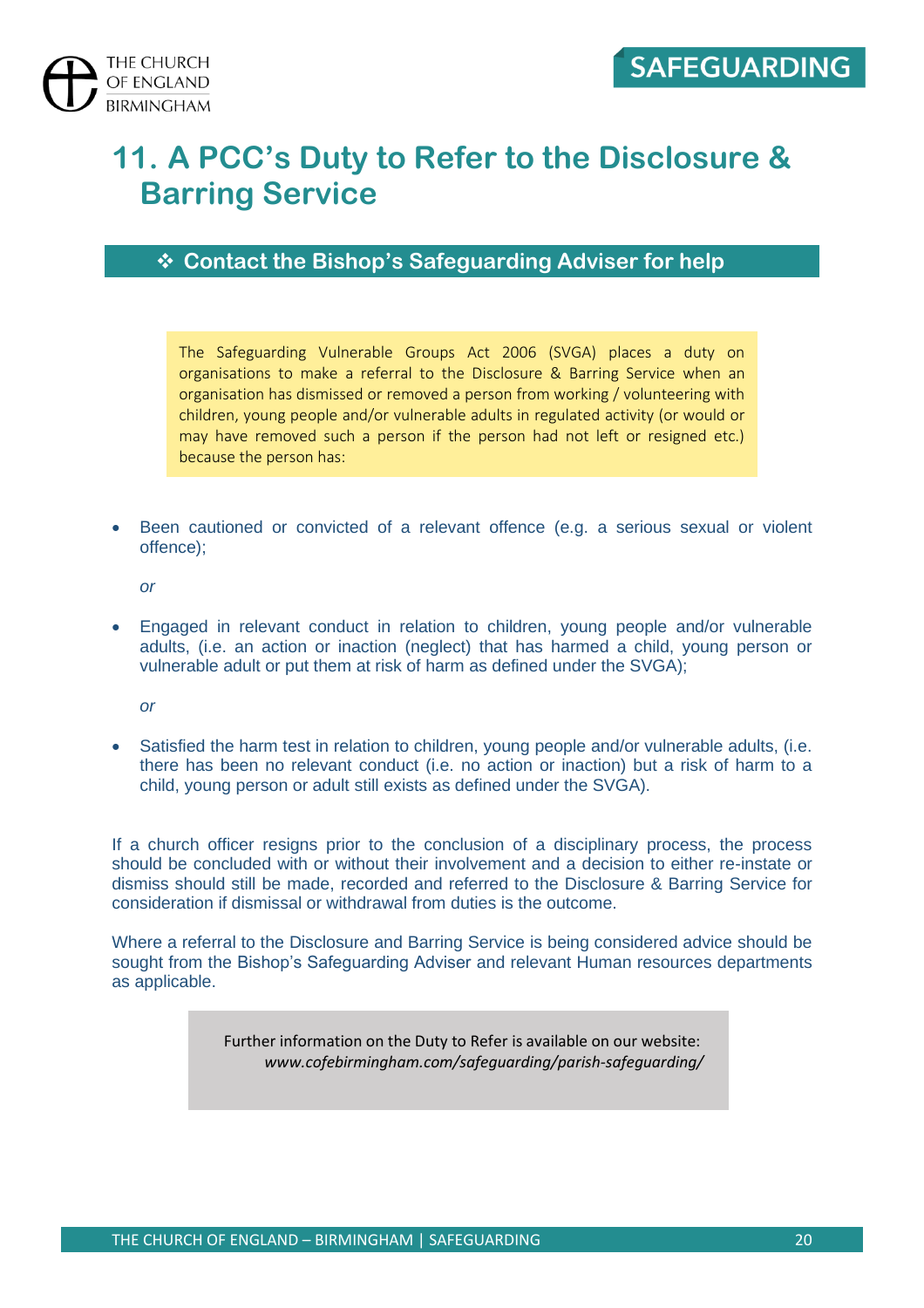

## **12. Referring Serious Safeguarding Incidents to the Charity Commission**

- ❖ **A PCC must report serious safeguarding incidents to the Charity Commission**
- ❖ **Contact the Diocesan Registrar for advice if you need to report a serious safeguarding incident**

The Charity Commission requires charities to report serious incidents. A PCC is a charity and PCC members (charity trustees) must therefore report serious incidents to the commission.

## **What is a serious incident?**

A serious incident is an adverse event, whether actual or alleged, which results in or risks significant:

- loss of your charity's money or assets
- damage to your charity's property
- harm to your charity's work, beneficiaries or reputation

Serious safeguarding issues that harm the PCC's work, beneficiaries or reputation must be reported.

If a serious incident takes place, you need to report what happened and explain how you are dealing with it, even if you have reported it to the police, donors or another regulator.

If the PCC believes it may need to report an incident it should contact the diocesan registrar for advice.

### **What safeguarding incidents must a PCC report?**

In relation to safeguarding the Charity Commission advises that you should make a report if any of the following things occur:

- beneficiaries of your charity (adults or children) have been, or alleged to have been, abused or mistreated while under the care of the charity, or by someone connected with the charity, for example a trustee, staff member or volunteer
- there has been an incident where someone has been abused or mistreated (alleged or actual) and this is connected with the activities of the charity
- there has been a breach of procedures or policies at the charity which has put beneficiaries at risk, including failure to carry out checks which would have identified that a person is disqualified in law, under safeguarding legislation, from working with children or adults.

The Commission is not responsible for dealing with incidents of actual abuse or mistreatment and it does not administer safeguarding legislation. It cannot prosecute or bring criminal proceedings,